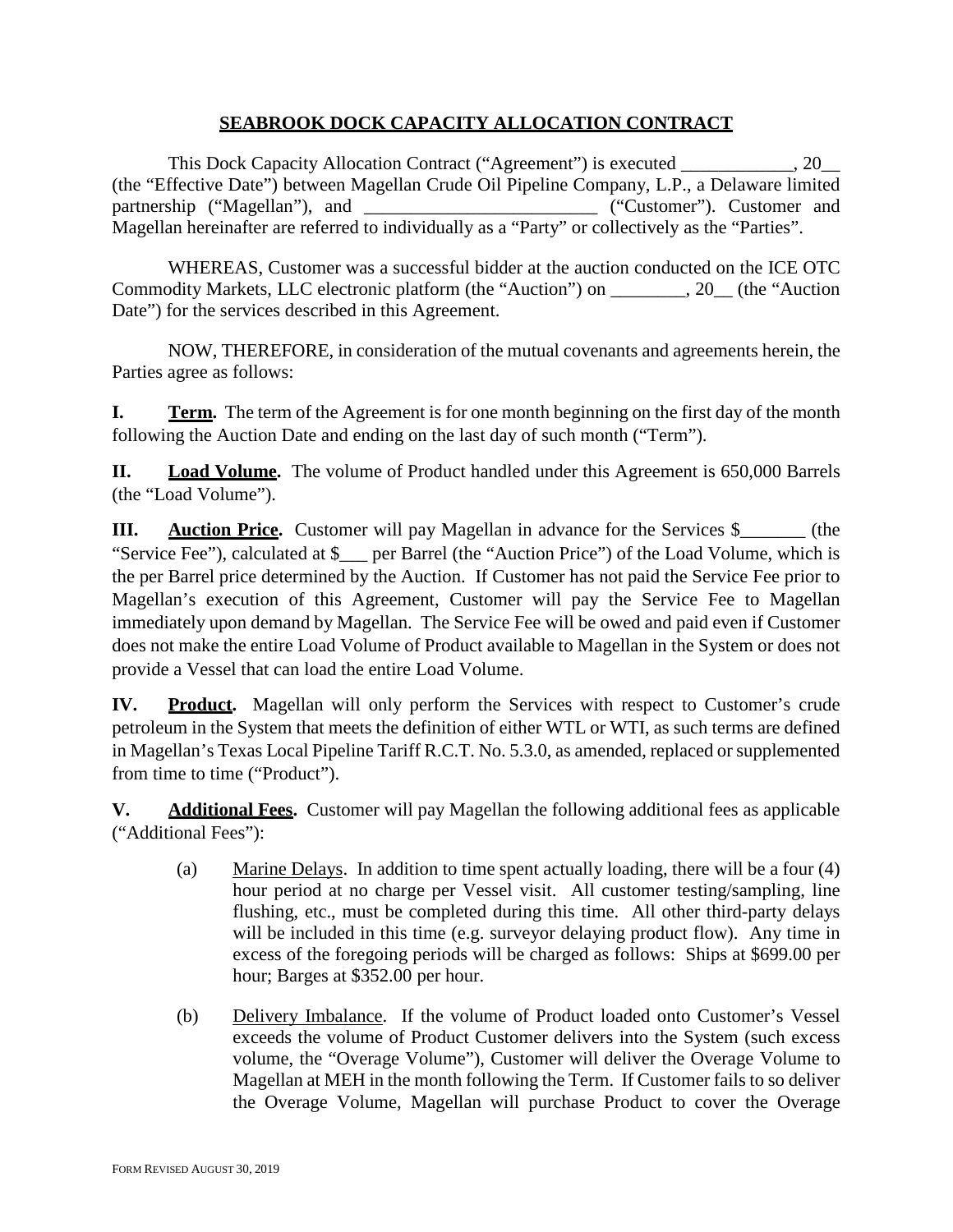Volume and Customer will pay Magellan an amount equal to Magellan's actual cost to purchase the Overage Volume plus an administration fee equal to 15% of such purchase cost.

(c) Additional Volume. Customer will pay the Auction Price for each Barrel of Product in excess of the Load Volume that Customer has in the System and loads onto Customer's Vessel, provided that any such additional Barrels will be loaded only at Magellan's discretion based on available capacity.

**VI. Notices.** Any notice made under this Agreement will be in email to the relevant address set forth below.

| Magellan:                          | One Williams Center, Suite 3000                                                    |  |  |  |
|------------------------------------|------------------------------------------------------------------------------------|--|--|--|
|                                    | Tulsa, OK 74172                                                                    |  |  |  |
|                                    | Attention: Director, Crude Oil Commercial                                          |  |  |  |
| Email: CrudeStorage@magellanlp.com |                                                                                    |  |  |  |
| Customer:                          | The email address set forth below Customer's signature block to this<br>Agreement. |  |  |  |

**VII. Schedules.** The following schedules are attached hereto and incorporated herein as part of this Agreement:

Schedule "A" – General Terms & Conditions

Schedule "B" – Marine Nomination & Scheduling

Schedule "C" – Marine Dock Information, Requirements and Restrictions

Schedule "D" – Seabrook Terminals Measurement Procedures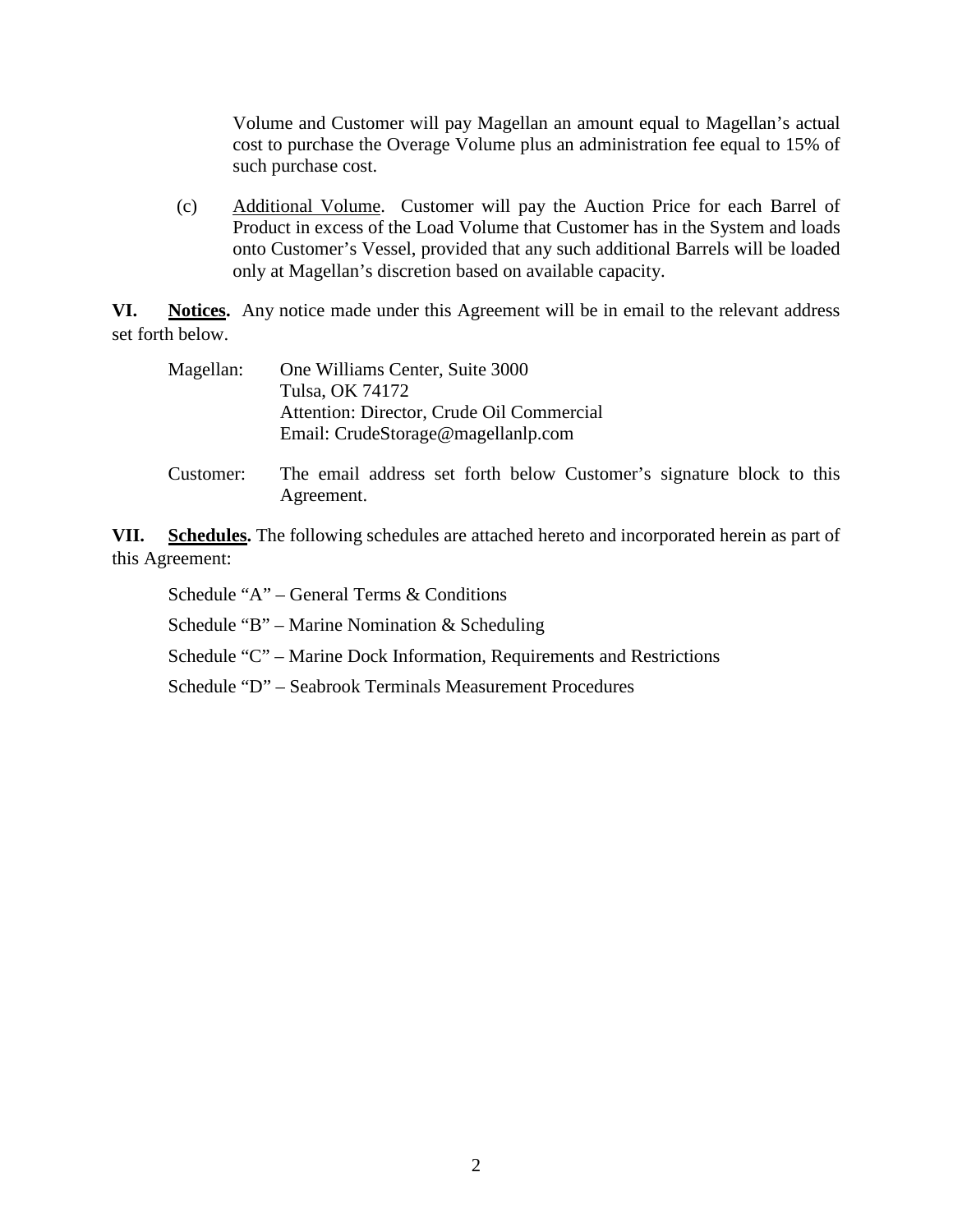IN WITNESS WHEREOF, the Parties have executed this Agreement as of the Effective Date.

# **CUSTOMER: \_\_\_\_\_\_\_\_\_\_\_\_\_\_\_\_\_\_\_\_\_\_\_\_\_\_\_\_\_\_\_\_\_**

| $\mathbf{By:}\_\_\_\_\_\_\_\$              |
|--------------------------------------------|
| Name: 1988                                 |
| Title:                                     |
|                                            |
|                                            |
| $\text{Fax:}\n\qquad \qquad \qquad \qquad$ |

**MAGELLAN:** Magellan Crude Oil Pipeline Company, L.P. By: Magellan Pipeline GP, LLC, its general partner

| By:   |  |  |  |
|-------|--|--|--|
| Name: |  |  |  |

Title: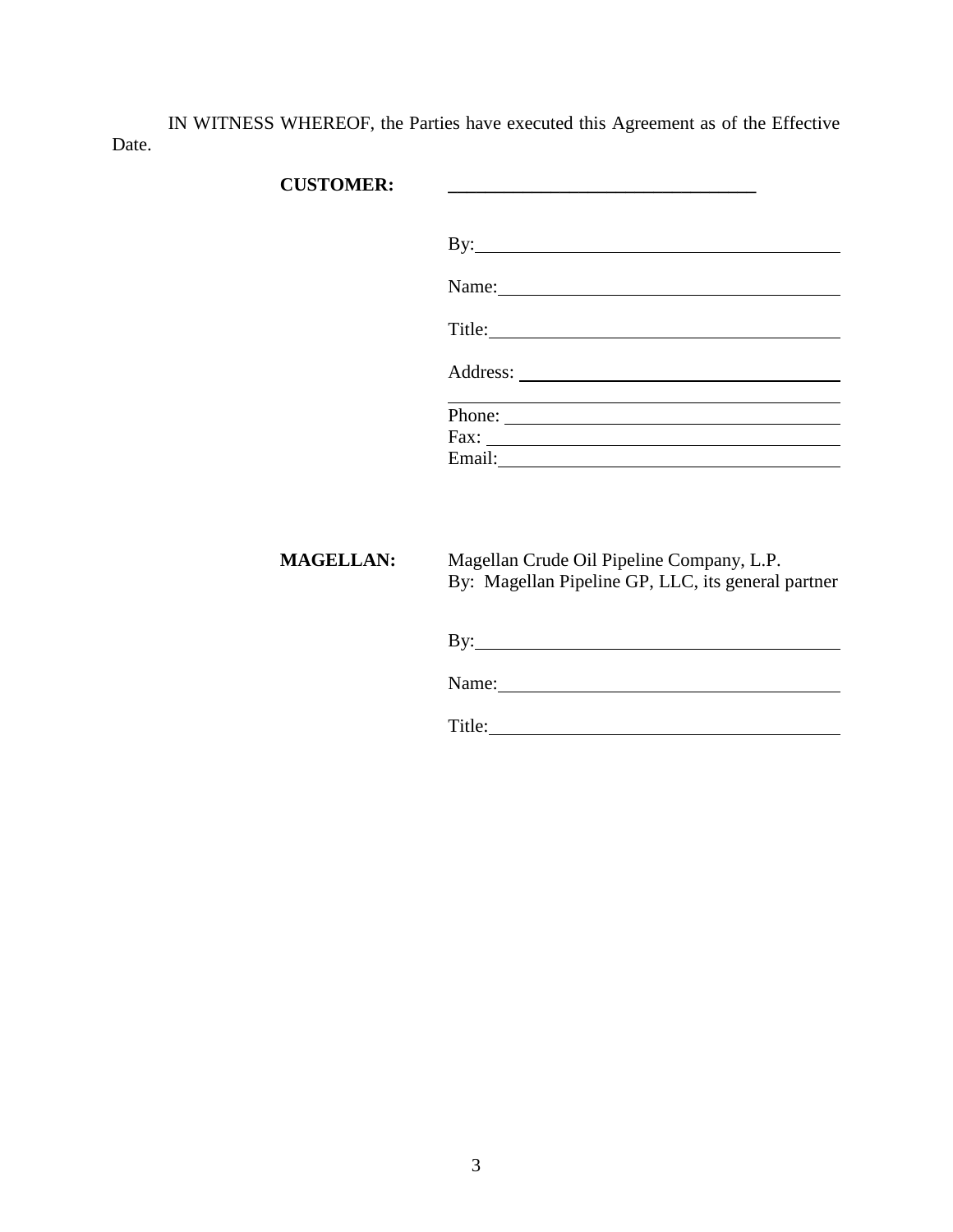### **Schedule "A"** (to Seabrook Dock Capacity Allocation Contract)

# **General Terms and Conditions**

1. Definitions. In addition to the definitions provided elsewhere in this Agreement, the following definitions will apply:

- 1.1. "Affiliate" means, in relation to a Party, any entity that (i) directly or indirectly controls such Party; (ii) is directly or indirectly controlled by such Party; or (iii) is directly or indirectly controlled by an entity that directly or indirectly controls such Party. The term "control", including the terms "controlled by", means the possession, directly or indirectly, of the power to direct or cause the direction of the management and policies of an entity.
- 1.2. "Barrel" means forty-two (42) United States gallons at 231 cubic inches per gallon at 60 degrees Fahrenheit.
- 1.3. "Contractor" means any contractor requesting access to the System or the Docks in connection with this Agreement on behalf of, at the request of, or for the benefit of Customer, including any Vessels.
- 1.4. "Docks" means Ship Dock 4 at the Seabrook Terminal.
- 1.5. "Environmental Law" means any and all applicable laws, policy, permit, judicial or administrative interpretation thereof, or any legally binding requirement that governs or purports to govern the protection of persons, natural resources or the environment (including the protection of ambient air, surface water, ground water, land surface or subsurface strata, endangered species or wetlands), occupational health and safety, and the manufacture, processing, distribution, use, generation, handling, treatment, storage, disposal, transportation, release or management of solid waste, industrial waste or hazardous substances or materials.
- 1.6. "Force Majeure Event" means an event beyond a Party's reasonable control, including acts of God, acts of government, acts of public enemies, acts of terrorists, accidents, explosions, fire, flood, hurricanes, storms, abnormal heat or cold, strikes, labor disputes, civil unrest, war, compliance with Laws, breakdowns of machinery, or shortages of power.
- 1.7. "ICE" means Intercontinental Exchange, Inc., and its subsidiaries.
- 1.8. "Law" means any and all applicable laws (including Environmental Law), regulations, rules, ordinances, codes, permits, orders and decrees of any local, state, and federal governmental authority having jurisdiction.
- 1.9. "Liabilities" means any claims, actions, judgments, liabilities, losses, costs, damages, fines, penalties and expenses of any kind related to or that arise out of this Agreement (including reasonable attorneys' fees, expert fees and court costs).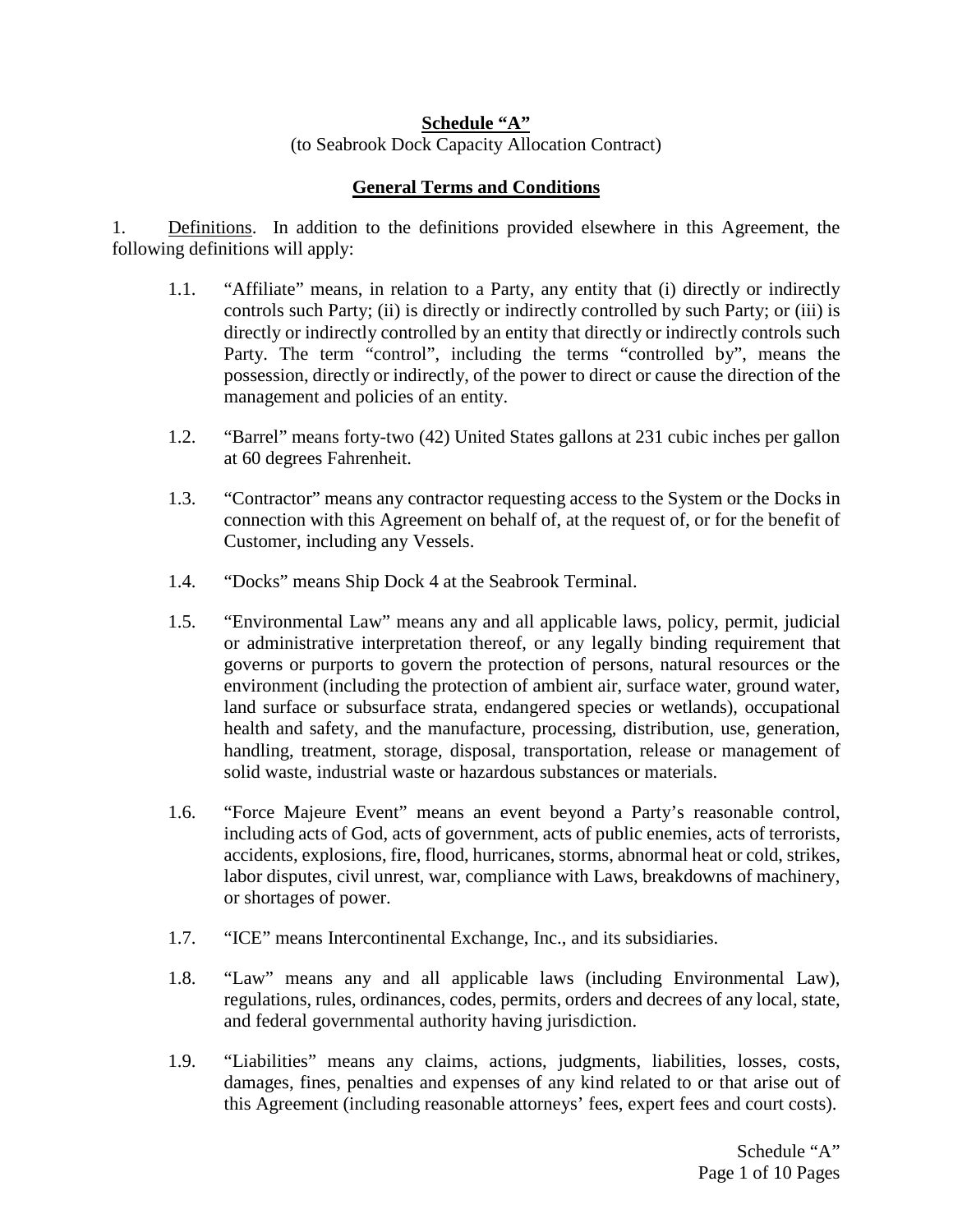- 1.10. "MEH" means Magellan's East Houston Terminal.
- 1.11. "ppm" means parts per million.
- 1.12. "Product" has the meaning set forth in Section [IV](#page-0-0) of this Agreement.
- 1.13. "RVP" means Reid vapor pressure.
- 1.14. "Seabrook" means Seabrook Terminal, LLC, a Delaware limited liability company.
- 1.15. "Seabrook Terminal" means the terminal located at 11666 Port Road, Seabrook, Texas, operated by Seabrook, which includes crude oil storage tanks and the Docks.
- 1.16. "Services" has the meaning set forth in Section [2.2](#page-5-0) of this Schedule "A".
- 1.17. "System" means Magellan's rights to tankage at MEH, Magellan's rights to commingled tankage at the Seabrook Terminal, and the pipelines connecting the foregoing tankage.
- 1.18. "Vessel" means the ship that receives Product at the Terminal on behalf of, at the request of, or for the benefit of, Customer.
- 1.19. "VOC" means volatile organic compound.

### 2. Services; Product.

- <span id="page-4-0"></span>2.1. Logistics.
	- 2.1.1. Customer's movement of Product into the System and, except for Product loaded onto a Vessel at Seabrook Terminal, out of the System is subject to the applicable tariffs. For determining origins and destinations under such tariffs, the Storage Volume will be deemed to be held at MEH.
	- 2.1.2. Magellan may physically hold Customer's Product anywhere within the System and may commingle Customer's Product with like-kind Product in tanks and line space within the System and the Product delivered back to Customer will have similar specifications, but may not be the same Barrels of Product delivered by Customer.
	- 2.1.3. If, at the end of the Term, the volume of Customer's Product received in the System exceeds the volume of Product loaded onto Customer's Vessel and any such volume remains in Customer's inventory account without a valid storage agreement ("Excess Volume"), then the following provisions apply:
		- (a) If Magellan does not cause the Excess Volume, Customer will pay to Magellan an additional monthly storage fee equal to \$2.50 per Barrel of Excess Volume. If Customer does not nominate and remove such Excess Volume prior to the end of the month following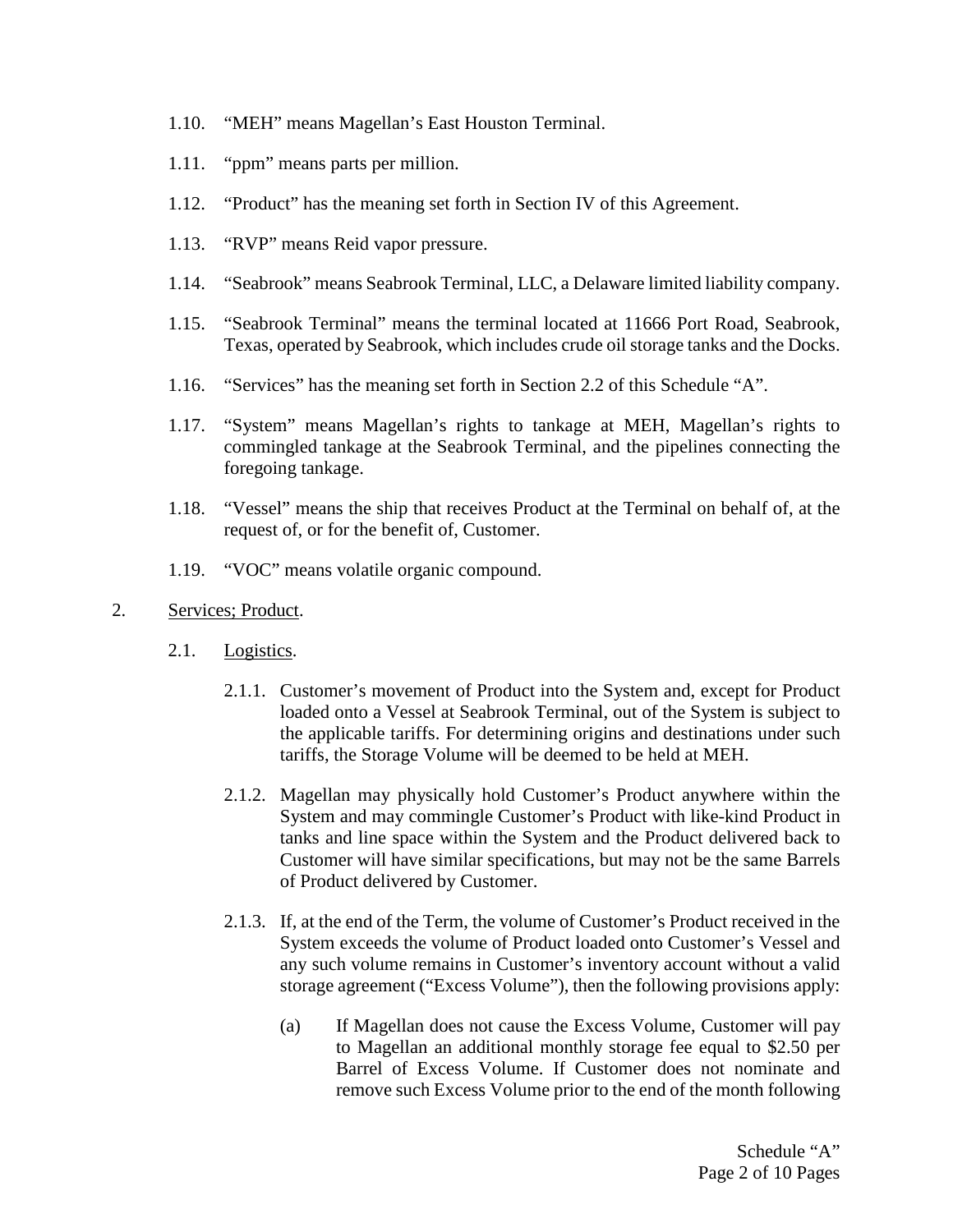the end of the Term, then Magellan may, in its sole discretion, either: (1) sell the Excess Volume in accordance with the procedure set out in Section [2.6](#page-6-0) below, or (2) allow Customer to store the Excess Volume on a month-to-month basis (terminable by Magellan with 15 days' notice) under the terms of this Agreement in which case Customer will pay to Magellan an additional monthly fee equal to \$2.50 per Barrel of Excess Volume.

- (b) If Magellan causes the Excess Volume, then Customer will have until the end of the month following the end of the Term to nominate and remove such Excess Volume, after which time, Magellan may, in its sole discretion, either: (1) sell the Excess Volume in accordance with the procedure set out in Section [2.6](#page-6-0) below, or (2) allow Customer to store the Excess Volume on a month-to-month basis (terminable by Magellan with 15 days' notice) under the terms of this Agreement in which case Customer will pay to Magellan an additional monthly fee equal to \$2.50 per Barrel of Excess Volume.
- <span id="page-5-0"></span>2.2. Vessel Loading. Subject to the terms of this Agreement, during the Term, Magellan will deliver Customer's Product from the System to Customer's Vessel at the Docks (the "Services") in accordance with the following procedures:
	- 2.2.1. All loading of Vessels will be made in accordance with Schedule "B" and the operating procedures for Seabrook Terminal, provided that loading may not occur until supply nominations for the Load Volume have been confirmed and Product is available for loading. Customer may not unload Vessels under this Agreement. Customer will consult with Magellan regarding scheduling Customer's Vessel at the Docks.
	- 2.2.2. Using Magellan's electronic nominations system, Customer will nominate the volume Customer desires to load onto a Vessel to a destination in the System of "ICE Seabrook OFL".
	- 2.2.3. Customer's Vessels and Contractors must comply with the rules and procedures of Seabrook Terminal, as amended from time to time. The current form of such rules and procedures is set forth at Schedule "B" and Schedule "C".
	- 2.2.4. Customer must provide a Vessel that is capable of receiving the entire Load Volume (plus any additional volume nominated by Customer) and receiving Product at an average flow rate greater than or equal to 25,000 barrels an hour. If the Vessel receives Product at an average flow rate less than 25,000 barrels per hour due to restrictions caused by the Vessel and not caused by Magellan or Seabrook, then Customer will pay an additional fee equal to \$0.05 per barrel loaded onto the Vessel.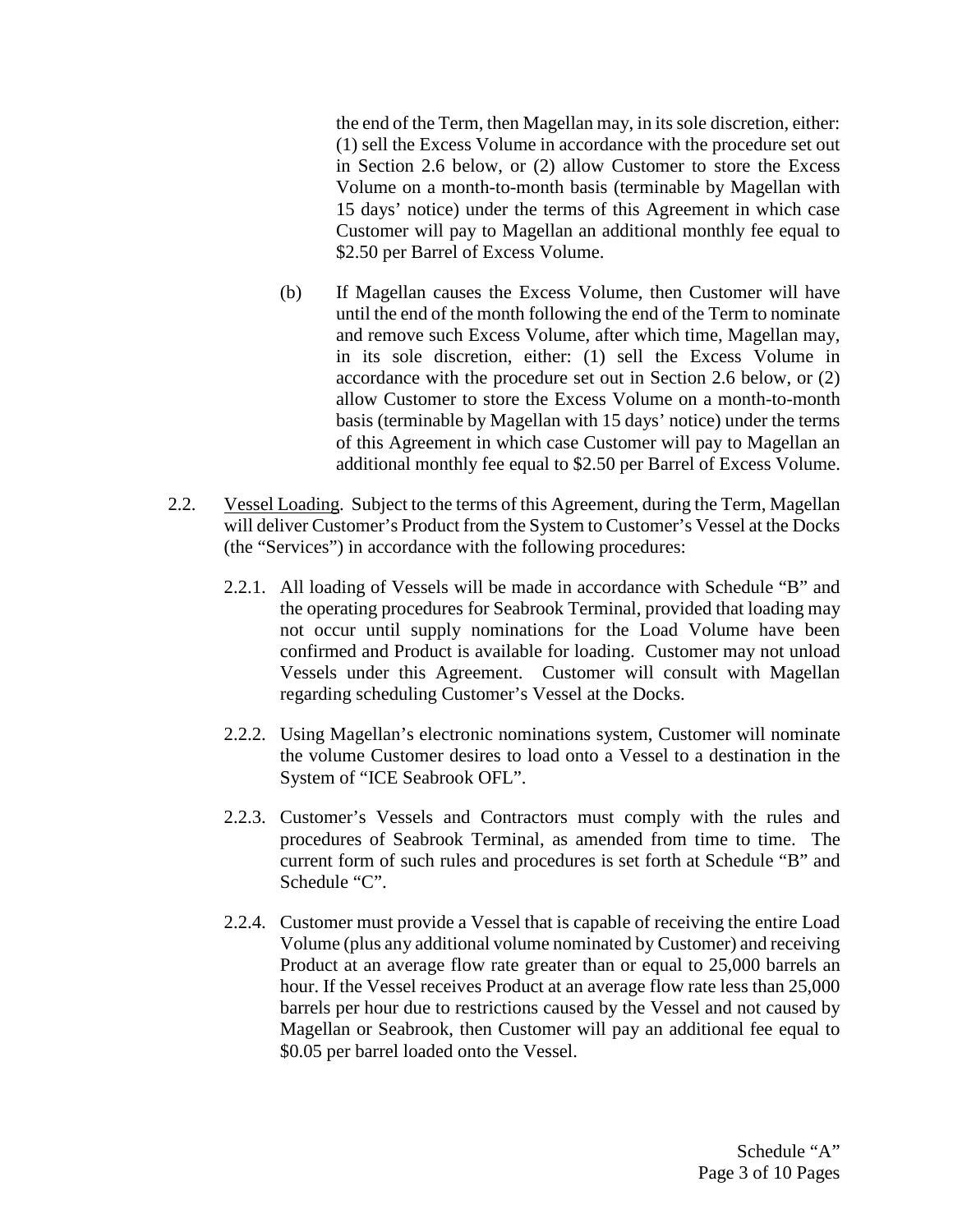- 2.2.5. If Customer's Vessel is qualified and ready to receive the Load Volume during the Term but is not loaded during the Term for a reason not attributable to Customer or Customer's Vessel, then Customer may load its Vessel in the following month.
- 2.3. Quantity. Quantity determination will be made in accordance with American Petroleum Institute ("API") or other industry accepted standards. The quantity of Product delivered to the System will be determined by the product transfer order volume in the System, or by the applicable meter if Customer is physically delivering Product from outside the System. The quantity of Product delivered to Vessels will be determined by Seabrook Terminal's custody transfer meter readings in accordance with the procedures between Seabrook and Magellan set forth at Schedule "D". Quantity determinations will be binding on both Parties absent fraud or manifest error. Customer may appoint, at Customer's sole cost, an independent inspector acceptable to Magellan to verify Magellan's measurement of the Product quantity.

# 2.4. Quality Testing.

- 2.4.1. Magellan reserves the right to perform quality control testing. Any quality testing performed will be made in accordance with American Society for Testing and Materials (ASTM) standards or other industry accepted testing methods as found in industry standards, recommended practices, guides and manuals. The results of tests made by Magellan will be conclusive and binding on both Parties, except in the event of fraud or manifest error.
- 2.4.2. Customer may test the quality of the Product, at Customer's sole expense, prior to such Product being delivered to a Vessel and Customer will provide a copy of such test results to Magellan within one business day after the date the sample was taken. If Customer fails to test the quality of any Product prior to loading onto a Vessel or fails to provide notice of any claim on or before the 5th day after the Product has been loaded onto a Vessel, any claim against Magellan for degradation or contamination of that Product will be deemed waived.
- 2.5. Compliance with Law. Each Party will comply with Law in all material respects in the performance of this Agreement. Customer will provide Magellan any information, documentation, or other materials as required by Law for the receipt, storage, and handling of Product. Customer acknowledges that there may be an obligation under Law to disclose information regarding Product to governmental authorities, parties handling Product, parties exposed to Product, and to the general public, and Customer will promptly provide Magellan any information required by Law for such disclosures.
- <span id="page-6-0"></span>2.6. Sale of Product. If Customer fails to nominate for removal or remove its Product in accordance with the terms of this Agreement, or if Customer fails to pay any amount owing to Magellan hereunder when due, then Customer authorizes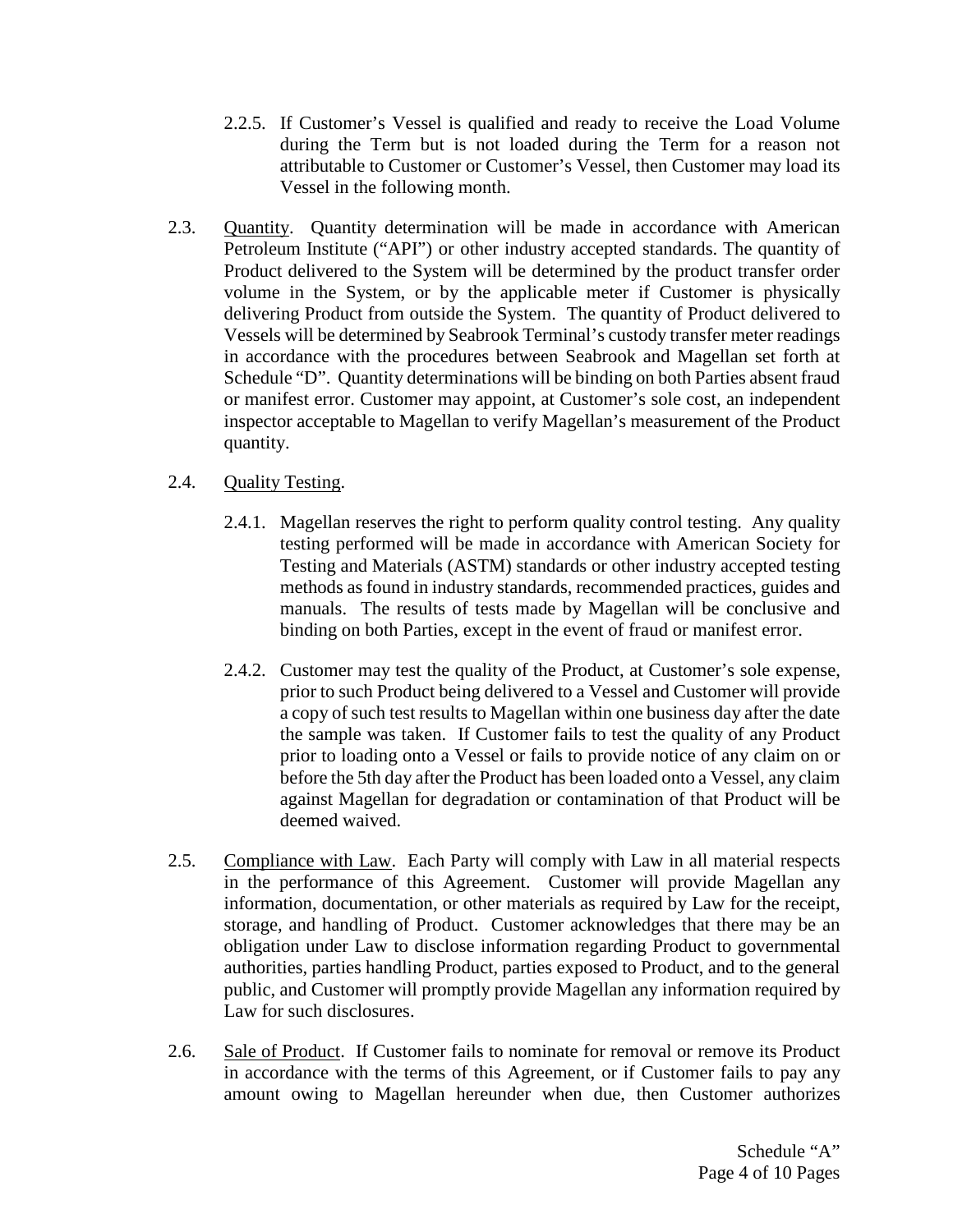Magellan to sell Customer's Product in Magellan's possession by private sale on terms that are commercially reasonable under the circumstances. If such a sale is effected, Magellan will withhold from the proceeds therefrom all amounts owed to it hereunder and all expenses of sale including, but not limited to, reasonable attorneys' fees and any amount necessary to discharge all liens against said Product, and the balance of the proceeds, if any, shall be remitted to Customer.

- 2.7. Title; Taxes. Customer warrants that Customer has good title to and the right to possess the Product. Customer shall continuously hold title to all Product in the System and Magellan shall not be liable as an insurer of the Product. Customer shall pay any taxes, including ad valorem taxes, assessments or charges, which may be assessed against the Product stored by Customer under this Agreement. Customer agrees to reimburse Magellan for any such taxes, assessments or charges paid by Magellan for the benefit of Customer or as required by law on behalf of Customer, within thirty (30) days of Magellan's demand therefor.
- 2.8. Custody. Magellan has care, custody and control of Customer's Product only from the time it passes the inlet flange of the System until it passes the outlet flange of the System.

### 3. Payment.

- 3.1. Invoicing & Payment. Magellan will invoice Customer monthly, in arrears, for any Additional Fees, any amounts due under Section [2.1.3,](#page-4-0) and any other amounts owed by Customer to Magellan. Customer will pay the undisputed amount of each invoice without setoff or deduction within ten (10) days after the date of electronic posting of the invoice. Customer will be assessed a late charge at the annual Prime Rate as published in the Wall Street Journal, plus ten percent (10%) (or the highest rate permitted by Law, whichever is less) for the undisputed amount of any invoice not paid within ten (10) days of the date of electronic posting of the invoice. Customer's payment obligations for services performed will survive the expiration or termination of this Agreement. If Customer disputes any portion of any invoice, Customer shall promptly, but in no event later than the due date, notify Magellan in writing of the disputed portion and pay the undisputed amount of such invoice. After receipt of such notice, Magellan and Customer will work to resolve the dispute. If the Parties are unable to resolve such dispute within thirty (30) days after receipt of such notice, the Parties will resolve such dispute pursuant to the terms of Section [8.7](#page-12-0) of this Schedule "A".
- 3.2. Warehouseman's Lien. Magellan shall have a warehouseman's lien upon any Product in the Terminal in accordance with Texas law for any amounts owed to Magellan hereunder which have not been paid when due (whether incident to the Product then in the Terminal or otherwise). If a warehouse receipt is required under Law for such a lien to arise, this Agreement shall be deemed to be the warehouse receipt for all Product at the Terminal.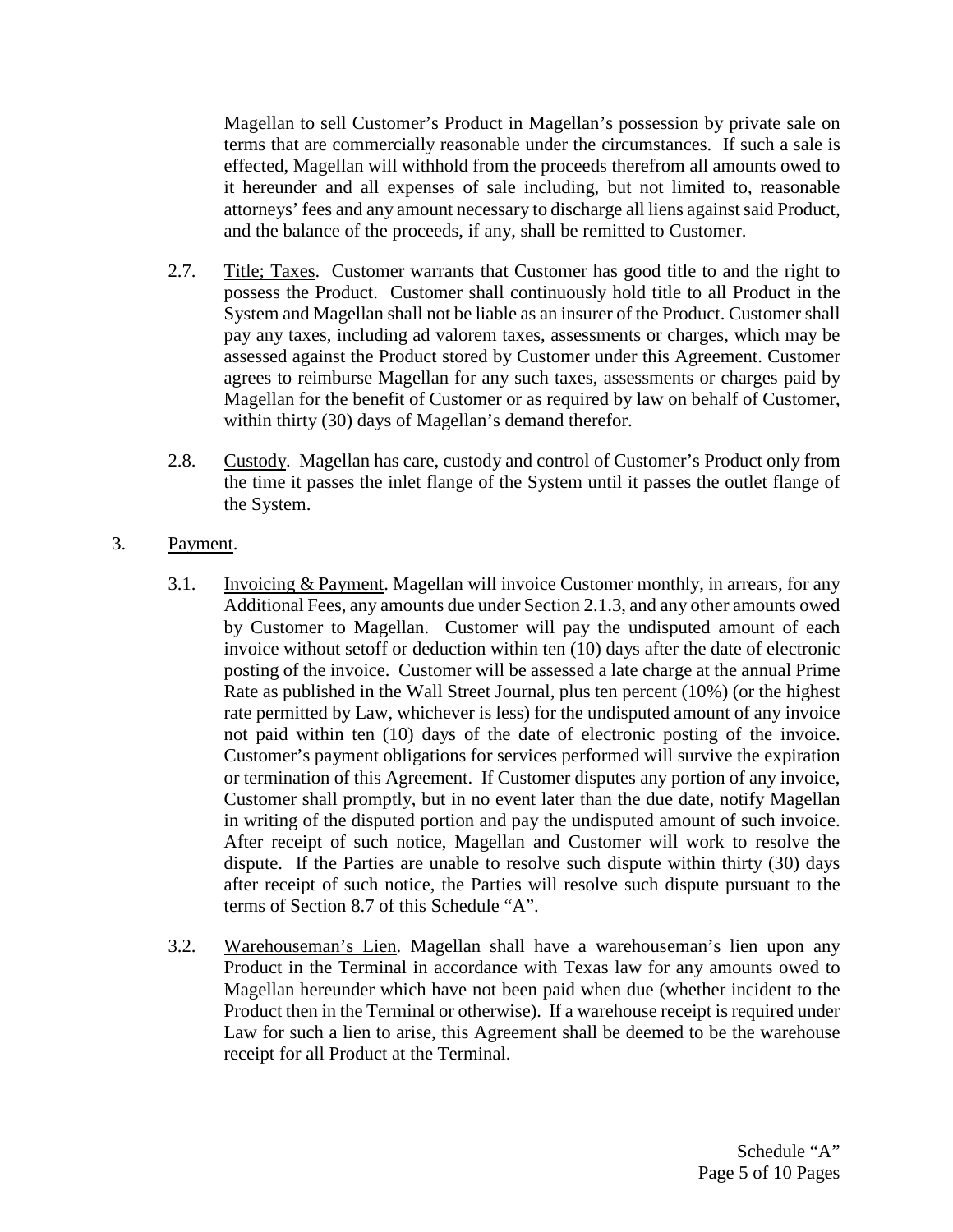<span id="page-8-0"></span>4. Default. A Party will be in default ("Default") if it: (a) breaches its payment obligations under this Agreement and fails to cure such breach within ten (10) days of a written notice from the non-defaulting Party; (b) breaches its material, non-payment obligations under this Agreement and fails to cure such breach (if such breach is curable) within thirty (30) days of a written notice from the non-defaulting Party (or such longer period of time, not to exceed one hundred eighty (180) additional days, as is necessary for the defaulting Party to cure such breach, if the defaulting Party commences efforts to cure such breach within such thirty (30) day period and thereafter diligently seeks to cure such breach); (c) becomes insolvent; or (d) files or has filed against it a petition in bankruptcy, for reorganization, or for appointment of a receiver or trustee. In the event of Default, the non-defaulting Party has the right to pursue any or all rights and remedies available under this Agreement or applicable Law and/or to terminate this Agreement by written notice to the other party. Upon termination of this Agreement pursuant to this Section [4,](#page-8-0) all rights and obligations under this Agreement will terminate except that the accrued rights and obligations of the Parties under this Agreement, including in relation to payments due but not paid, and any continuing obligations which this Agreement provides, either expressly or by necessary implication, will survive the expiration or termination of this Agreement.

5. Adequate Assurance. "Adequate Assurance" means security in the form, amount and for the term reasonably specified by Magellan, including, but not limited to, a standby irrevocable letter of credit, a prepayment, a security interest in an asset acceptable to Magellan or a guarantee by an entity deemed creditworthy at the sole discretion of Magellan. Magellan may demand Adequate Assurance from Customer when Magellan determines that it has reasonable grounds for insecurity (as such term is interpreted and applied under Article 2 of the Uniform Commercial Code, as if it applied to this Agreement) with respect to Customer's ability to fulfill its obligations under this Agreement. Magellan shall make demand for Adequate Assurance by providing Customer with notice. If Customer fails to provide Adequate Assurance within two (2) Business Days from the date of such demand, Magellan may, without limitation of its other rights and remedies, terminate this Agreement or refuse further services or release of product pending receipt of such Adequate Assurance.

- <span id="page-8-1"></span>6. Liability.
	- 6.1. Force Majeure. If Magellan is rendered unable, by a Force Majeure Event, to carry out, in whole or part, its obligations hereunder, then: (a) during such Force Majeure Event, the obligations of Magellan affected by the Force Majeure Event shall be canceled or suspended, as applicable, to the extent applicable, (b) during the pendency of such Force Majeure Event, Magellan will use reasonable dispatch and efforts to mitigate and remedy the effects or duration of such Force Majeure Event, and (c) promptly upon the conclusion of the Force Majeure Event, Magellan will resume performance of any excused obligation.
	- 6.2. Loss or damage to the Product caused by Magellan.
		- 6.2.1. Except as expressly provided in this Section [5.2,](#page-8-1) Magellan shall not be liable for any loss or damage of any nature directly or indirectly caused (i) to the Product or (ii) by the Product.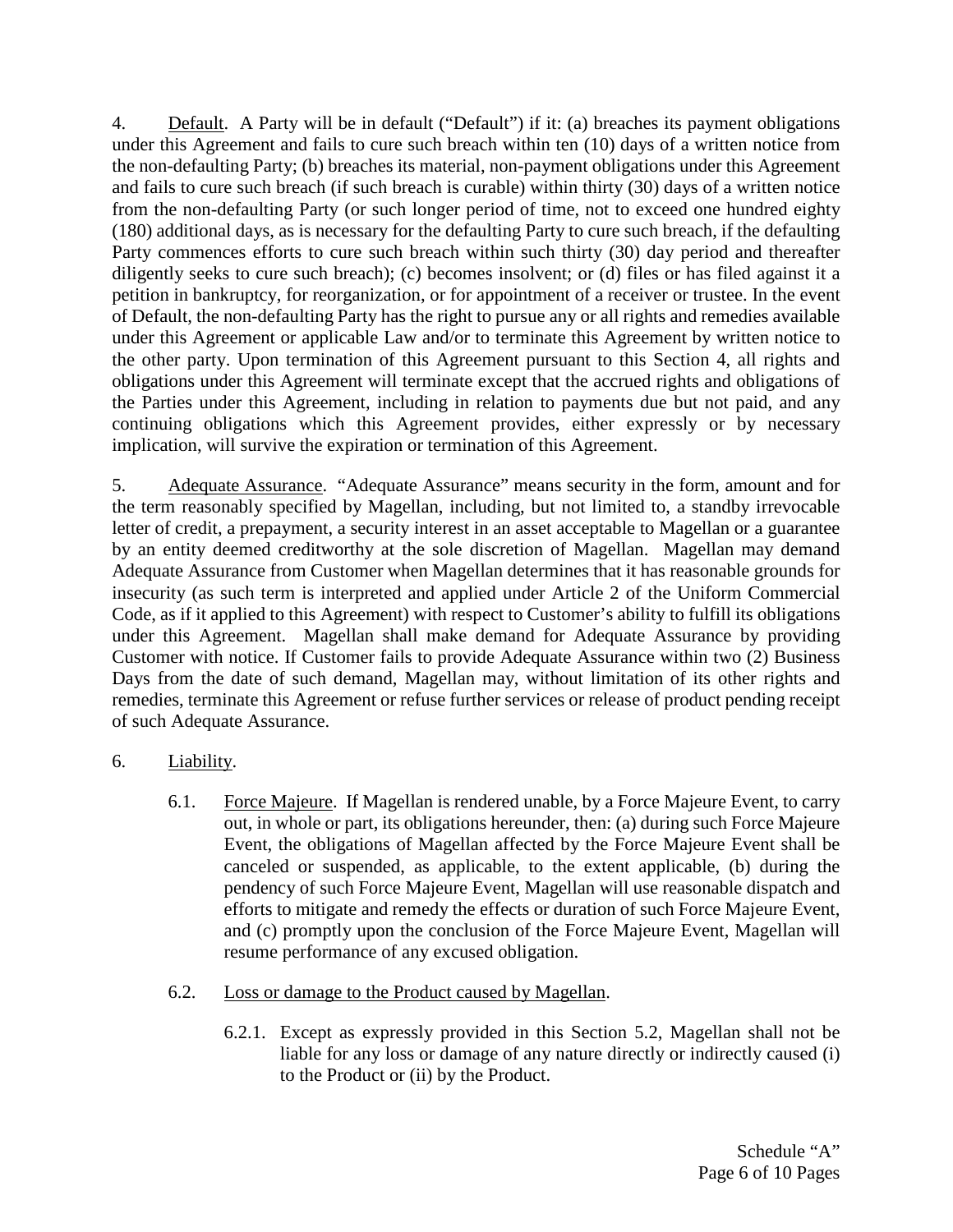- <span id="page-9-2"></span>6.2.2. Subject to Sections [5.2.3](#page-9-0) and [5.2.4](#page-9-1) below, Magellan shall be liable for all physical loss of the Product and physical damage to the Product only to the extent that such loss or damage is directly caused by the negligence or willful misconduct of Magellan while the Product is in the System.
- <span id="page-9-0"></span>6.2.3. Magellan and Customer agree that Magellan shall have no liability of any nature and howsoever arising under Section [5.2.2](#page-9-2) above for:
	- (a) any physical loss of the Product and physical damage caused to the Product that results from Magellan acting in accordance with any instructions or directions given or provided by Customer; or
	- (b) any loss of Product which is less than 0.25% of the greater of the Load Volume or the amount loaded onto Customer's Vessel under this Agreement; or
	- (c) any liabilities that Customer incurs to any third parties.
- <span id="page-9-1"></span>6.2.4. Magellan's liability pursuant to Section [5.2.2](#page-9-2) above is limited to the lower of:
	- (a) the actual cost of the lost or damaged Product; or
	- (b) the cost of making good the Product, including, without limitation, by treating, cleaning or processing to remove or rectify the damage Magellan caused; or
	- (c) the sum of: (i) the decrease in value of the Product as a result of the damage to the Product Magellan caused; plus (ii) the reasonable costs to sell or otherwise dispose of the damaged Product to the extent that exceeds the costs that would have been incurred in selling or disposing of the Product before the damage to the Product.
- <span id="page-9-3"></span>6.3. Special Damages. Neither Party will be liable for the other Party's lost profits, lost business opportunities, or other indirect, special, incidental, punitive, or consequential damages in connection with this Agreement, except that this provision does not release a Party from such damages incurred by a third party (other than an Affiliate of a Party) for which that Party has assumed liability under the indemnities provided in this Agreement.
- 6.4. No Warranties. Except as expressly provided in this Agreement, Magellan makes no representations or warranties, express or implied, including, without limitation, any implied warranty of merchantability or fitness for a particular purpose.
- 6.5. Insurance.
	- 6.5.1. Magellan will not insure the Product. If Customer desires to insure the Product while it is in Magellan's custody, Customer will bear the cost of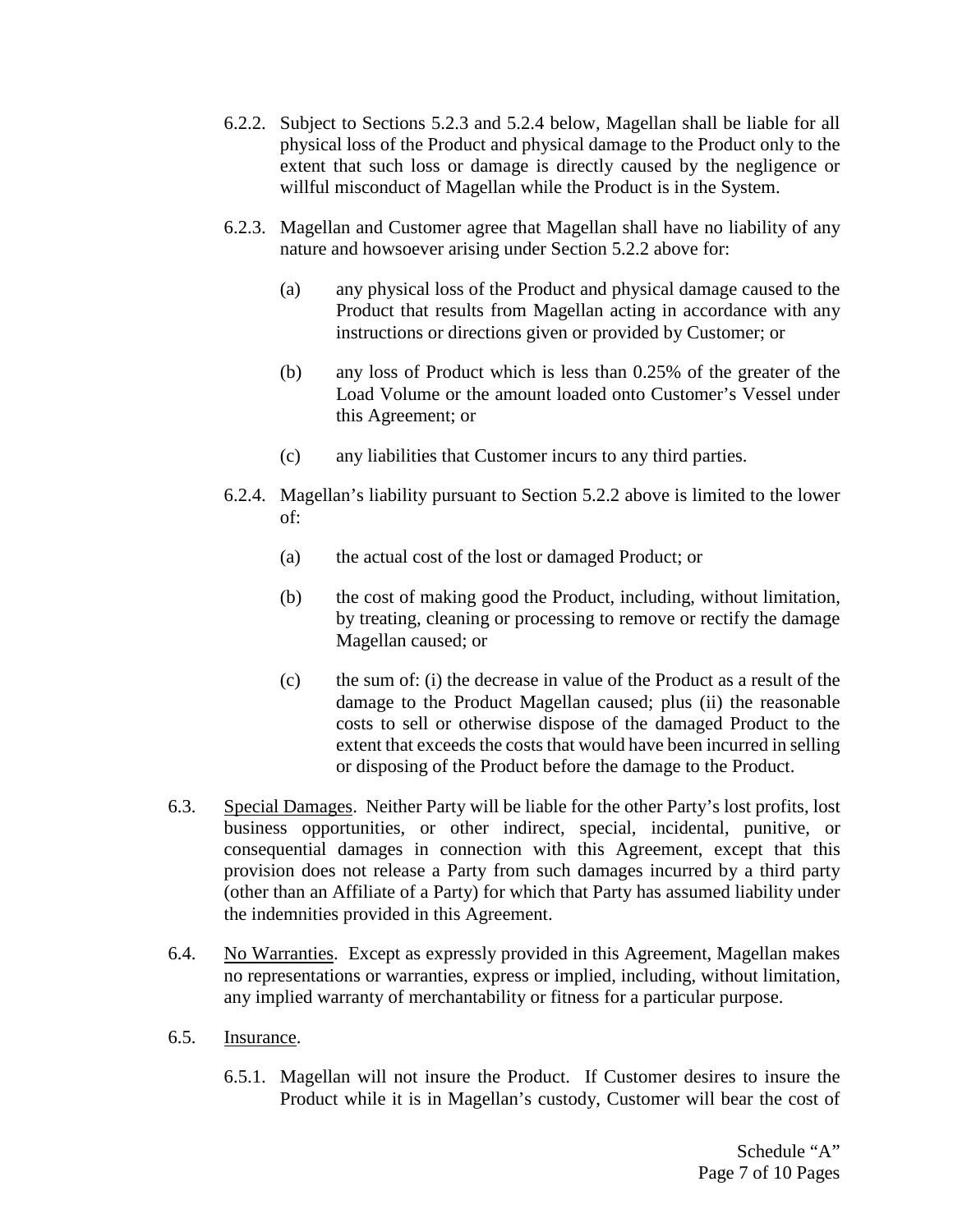such insurance, such insurance policies will waive subrogation rights against Magellan, and Customer will provide Magellan with evidence of such waiver of subrogation.

- 6.5.2. Customer will obtain and maintain in full force and effect the following, and with insurance companies licensed to do business in the United States and maintaining an A.M. Best Rating of A- X or better: (1) commercial automobile liability insurance coverage with a combined single limit of \$5,000,000; and (2) commercial general liability insurance on an occurrence form with a combined single limit of \$10,000,000 each occurrence, and annual aggregates of \$10,000,000, for bodily injury and property damage, including coverage for blanket contractual liability, broad form property damage, personal injury liability, independent contractors, products/completed operations, and sudden and accidental pollution, with the explosion, collapse, and underground exclusion deleted. Any combination of primary and excess policies may be used to meet these requirements.
- 6.5.3. Customer's Vessel must carry Charterer's Liability insurance to cover the Customer's legal liability as Charterer of Vessels calling at the Seabrook Terminal. Such liability will be placed with a P&I Club which is a member of the International Group of P&I clubs, or equivalent, with limits no less than \$20,000,000 protection and indemnity inclusive of Charterer's Pollution Liability.
- 6.5.4. Customer will require its Contractors and Vessels to retain adequate and reasonable insurance satisfactory to Customer for any activity at the Seabrook Terminal. Any deficiency in the coverage, policy limits, or endorsements of said Contractors or Vessels will be the sole responsibility of Customer.
- 6.5.5. Only with respect to and to the extent of the liabilities and obligations assumed under this contract, the required policies will: (a) waive subrogation rights against Magellan and its parent, subsidiary, and affiliated companies; (b) name Magellan, its parent, subsidiary and affiliated companies as additional insureds; and (c) include an amendment stating the insurance is primary insurance with respect to Magellan, its parent, subsidiary and affiliated companies, and any other insurance maintained by Magellan, its parent, subsidiary or affiliated companies is excess and not contributory with this insurance. Customer will provide Magellan certificates showing evidence of the required insurance coverage as of the Commencement Date of this Agreement. The required limit is a minimum limit and will not be construed to limit Customer's liability. The cost of the required insurance will be borne by Customer.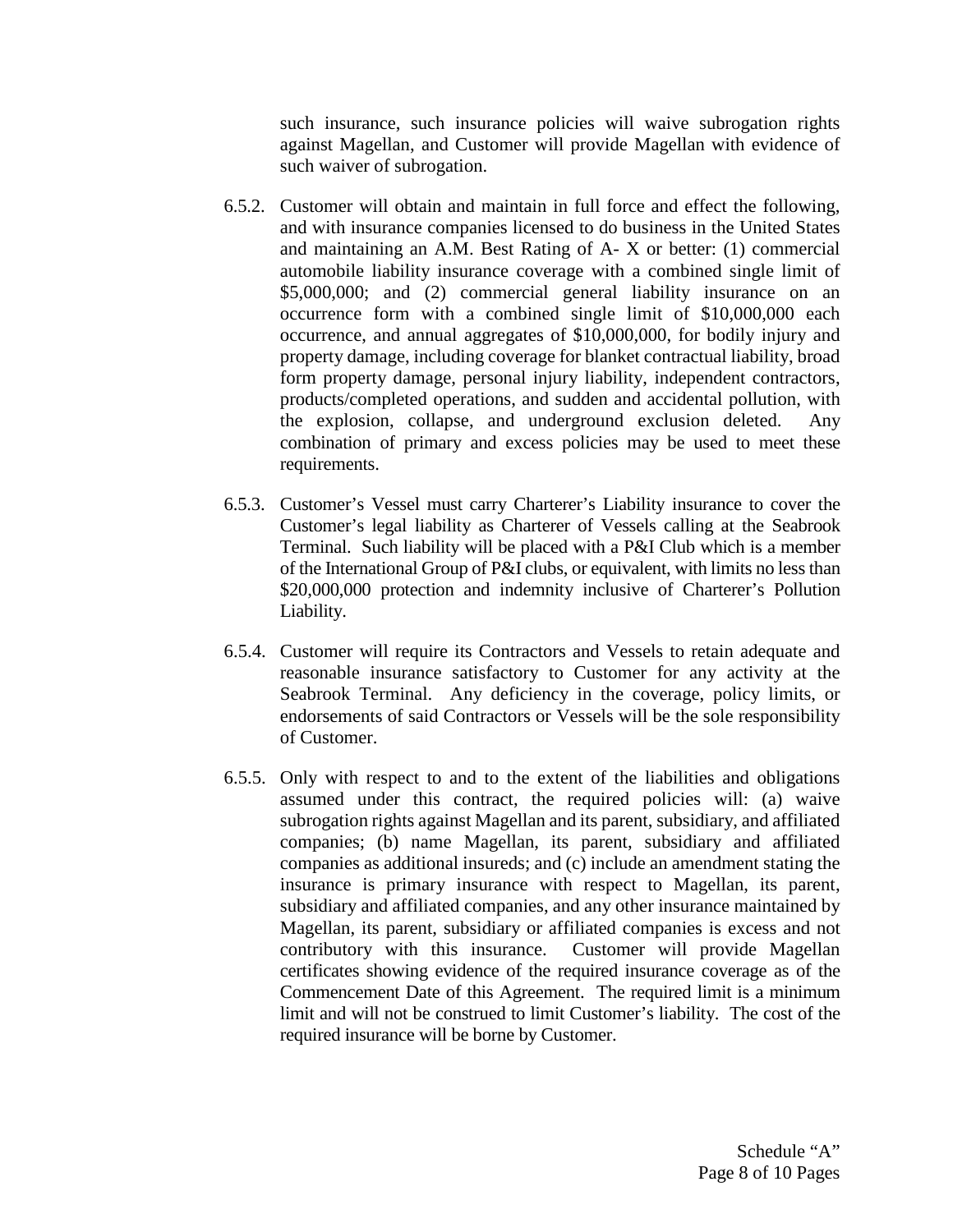# 7. Indemnification.

- 7.1. By Magellan. Subject to Sections [5.2](#page-8-1) and [5.3](#page-9-3) of this Schedule "A", Magellan will indemnify, defend and hold harmless Customer, its Affiliates, and its and their respective general partners, officers, directors, employees, agents and other representatives from and against any Liabilities in connection with this Agreement to the extent arising from: (a) the negligence or willful misconduct of Magellan, its employees, agents, contractors, and other representatives; or (b) the failure of Magellan to comply with the terms and conditions of this Agreement.
- 7.2. By Customer. Subject to Section [5.3](#page-9-3) of this Schedule "A", Customer will indemnify, defend, and hold harmless Magellan, its Affiliates, and its and their respective general partners, officers, directors, employees, agents, and other representatives from and against any Liabilities in connection with this Agreement to the extent arising from: (a) the negligence or willful misconduct of Customer or Customer's employees, agents, customers, Contractors, Vessels and other representatives; or (b) the failure of Customer to comply with the terms and conditions of this Agreement.
- 7.3. Survival. The indemnities expressed in this Agreement will survive the expiration or termination of this Agreement.

<span id="page-11-0"></span>8. Confidentiality. The Parties understand and agree that the terms and conditions of this Agreement (collectively "Confidential Information") are confidential as between Magellan and Customer, and each Party agrees not to disclose Confidential Information to any third party or entity without the other Party's prior written consent. In the event that either Magellan or Customer is requested or required to disclose any Confidential Information pursuant to this Agreement, such Party shall provide the other Party prompt notice of such request(s), if allowed by law, so that an appropriate protective order may be sought and/or waiver of compliance with the provisions of the Agreement granted. It is understood that the Party requesting a protective order will bear all costs related thereto. The confidentiality obligations of the parties as set forth in this Section [7](#page-11-0) survive the expiration or termination of this Agreement for a period of one (1) year. Notwithstanding the foregoing, the Parties may share Confidential Information with Seabrook or ICE to the extent necessary in connection with the performance of this Agreement.

- 9. Miscellaneous.
	- 9.1. No Waiver. No waiver by either Party of any right hereunder at any time will serve to waive the same right at any future date.
	- 9.2. Remedies. Except as otherwise provided herein, the remedies provided in this Agreement are cumulative, not exclusive, and in addition to all other remedies in either Party's favor at law or in equity.
	- 9.3. Amendment. No amendment to this Agreement will be effective unless made in writing and signed by both Parties.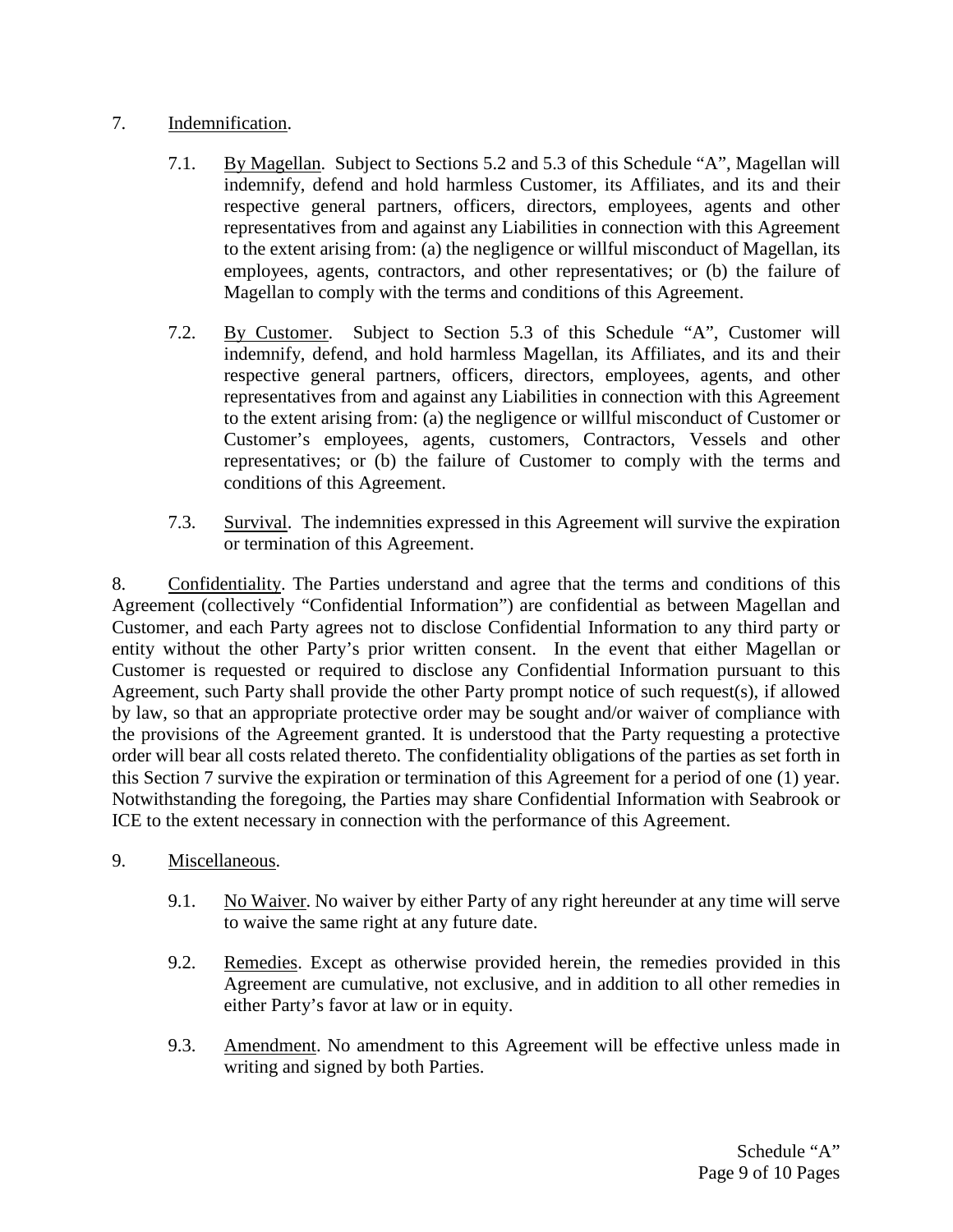- 9.4. Severability. If any provision of this Agreement is partially or completely unenforceable pursuant to Law, that provision will be deemed amended to the extent necessary to make it enforceable, if possible. If not possible, then that provision will be deemed deleted. If any provision is so deleted, then the remaining provisions will remain in full force and effect.
- 9.5. Assignment. Neither Party shall assign or transfer this Agreement, in whole or in part, without the prior written consent of the other Party, and any assignment made in violation of this provision will be void.
- 9.6. Governing Law. This Agreement will be governed and construed in accordance with the laws of the State of Texas, without reference to the choice of law principles thereof.
- <span id="page-12-0"></span>9.7. Consent to Jurisdiction; Venue. Any dispute between the Parties relating to this Agreement shall be submitted by either Party to the exclusive jurisdiction and venue of the state and federal courts situated in Harris County, Texas, with each Party expressly consenting to such jurisdiction and venue and waiving any challenges to such jurisdiction and venue, including any challenge relating to the alleged inconvenience of the forum. **The Parties irrevocably and voluntarily waive any right they may have to a trial by jury.**
- 9.8. Counterparts. This Agreement may be executed in one or more counterparts, each of which will be deemed an original and part of one and the same document. A facsimile or other electronic transmission of a signed copy of this Agreement will be deemed an original.
- 9.9. Entire Agreement. This Agreement represents the entire agreement of the Parties with respect to the matters addressed herein.
- 9.10. Survival. The Parties acknowledge and agree that any rights of a Party arising under this Agreement prior to its termination or expiration will survive the termination or expiration of this Agreement.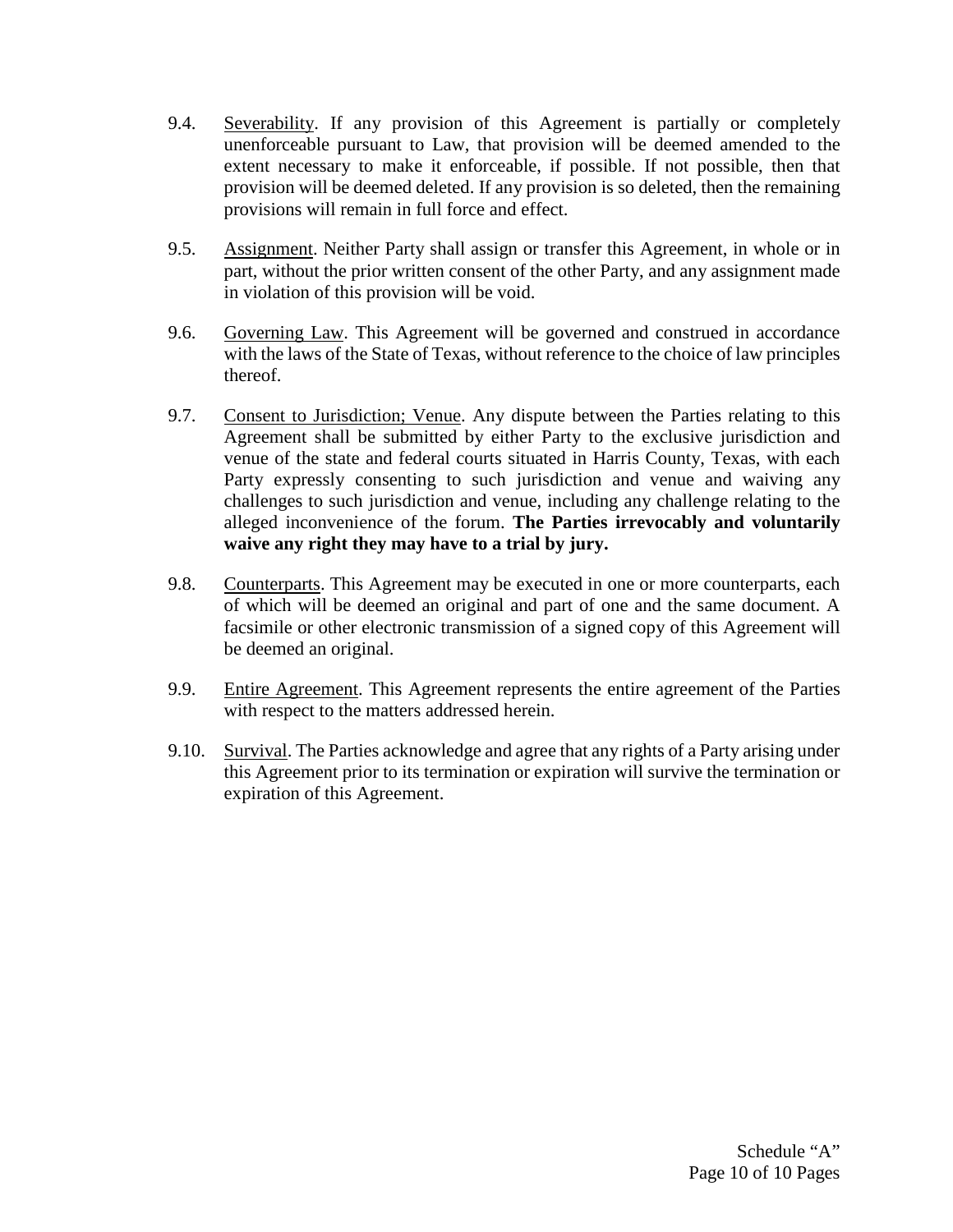### **Schedule "B"**

### Marine Nomination & Scheduling

## 1. **LOADING**.

- 1.1. General. All deliveries to a Vessel shall be arranged by Customer, and Magellan shall be responsible only to load the Product onto Vessels at the Seabrook Terminal in accordance with this Agreement. Seabrook shall have safety control and authority regarding docking of Vessels and loading of Product, and any delay resulting from the enforcement of such safety requirements or authority, shall not be cause for liability or damages against Magellan unless caused by the fault of negligence of Magellan and/or Seabrook. Unless otherwise mutually agreed between the Parties, the provisions in this Schedule "B" do not provide for loading of Product by any means or under any conditions other than those set forth in this Agreement.
- 1.2. Marine Vessels. Customer shall notify Seabrook (during office hours) at least five (5) days in advance of the arrival of any Vessel for the loading of Product. Vessels are received at the Docks in the order of their arrival as described in Section [1.6](#page-15-0)  [below,](#page-15-0) with ocean-going ships being given priority over barges, subject to proper advance notice and the availability of the Docks, and subject to the Ship Dock Priority Berthing Sequence defined in Section [1.7 below.](#page-15-1) Magellan shall not be responsible for delays to marine Vessels due to the unavailability of the Docks. Vessels shall promptly vacate the Docks upon completion of loading of Product. Failing to do so may result in Customer's responsibility for dock delay, layberth charges, or Marine Delay fees. **Customer must vet all Vessels with Seabrook's Marine Traffic Coordinator by email to cshou@lbctt.com, or by phone (281) 291-3427 to confirm Vessel design (LOA, Beam, Draft and other requirements as defined in Schedule "C") for acceptance prior to nomination and arrival of Vessel at the Terminal.**

Any notice to Seabrook under this Agreement will be in writing either delivered personally by overnight courier to the relevant address set forth below or faxed with uninterrupted transmission confirmed by transmission report to the number set forth below or emailed to the email addresses set forth below which may be changed on 7 days' notice to Customer:

Seabrook Terminal, LLC Attn: Jeff Dewar and Bruce Moore, Managers 11666 Port Road Seabrook, TX 77586 Phone: +1 281 474 4433 Fax: +1 281 291 3428 Email: j-dewar@lbctt.com and b-moore@lbctt.com

E-mail notices shall be deemed properly given when received by the other Party.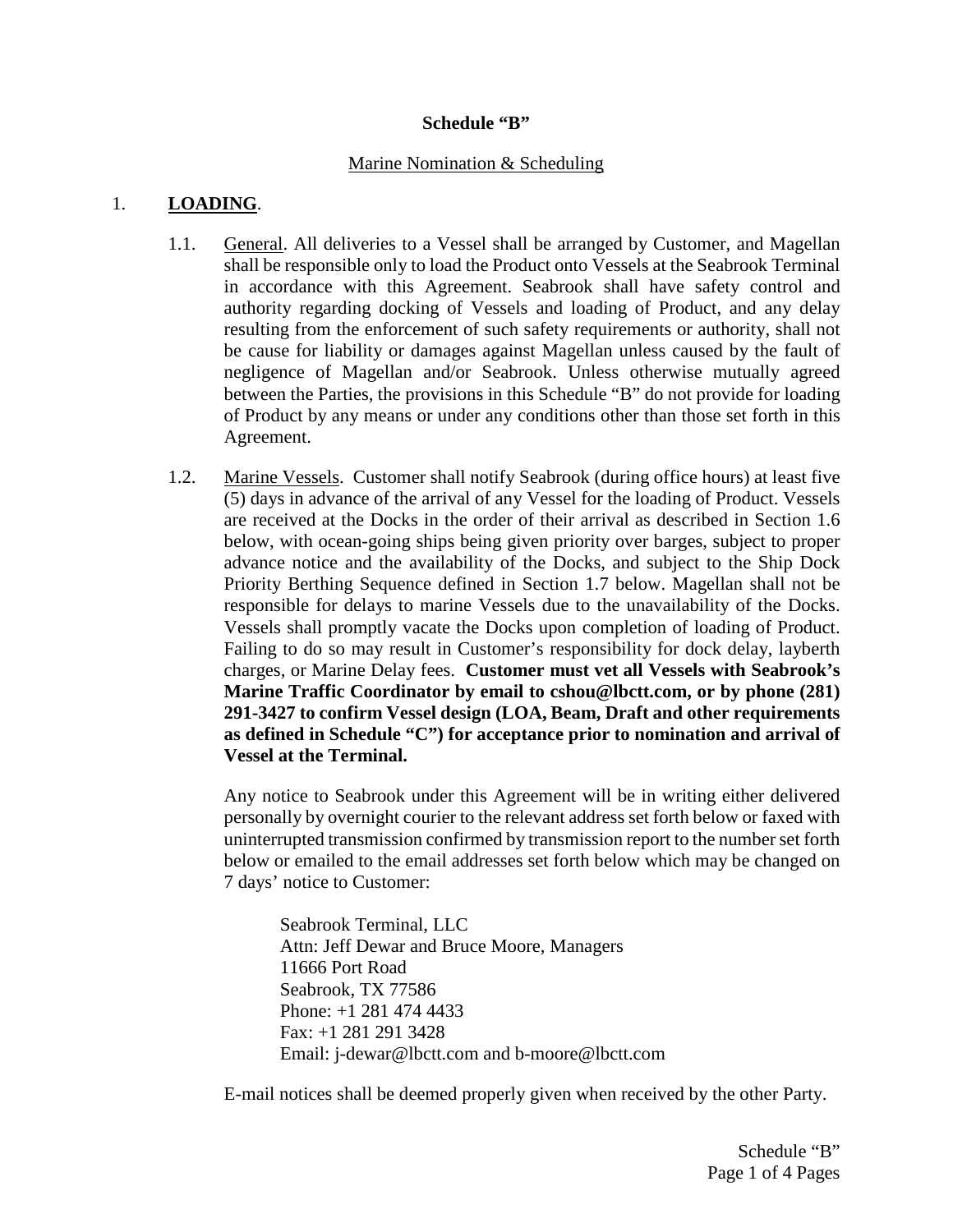- 1.3. Dock Facilities. The Seabrook Terminal facilities are capable of receiving industry standard Aframax, Panamax and MR sized tankers, oceangoing barges and inland barges with an overall length of up to 850 feet, a beam of up to 145 feet, an arrival draft of up to 45 feet and a displacement of up to 140,000 DWT for Ship Dock #4, subject to applicable laws and regulations and to Port of Houston Authority maintaining 45 feet depth in approach to Seabrook Terminal's dock. Berthing facilities, turning basin and approaches are subject to approval by the Houston Pilots Association. Draft restrictions are based on brackish water. The Docks will provide reasonable compatibility of the ship and berth facilities including adequate number of loading arm or hose connections (as applicable), manifolds, gangway and landing, fendering and flat of side, mooring lines and mooring hooks, ship to shore communications and emergency shut-down systems.
- 1.4. Loading Marine Vessels. Loading of Vessels at the Docks is subject to this Schedule "B" and Schedule "C". Seabrook will designate a berth for the Vessel. Notwithstanding any other provision in this Agreement, neither Seabrook nor Magellan warrants the safety of any channel, anchorage or other waterway used in approaching or departing from the designated berth, and neither Seabrook nor Magellan will be liable for any loss, damage, injury or delay to the Vessel resulting from the Vessel's use of such channel, anchorage or waterway. All Vessels will be dimensionally acceptable and meet all requirements of the Terminal's wharf facilities and governmental agencies. Available draft for Vessels at the Terminal Docks can vary significantly due to tides and weather conditions. Magellan will incur no liability for inadequate draft being available for a particular Vessel at a particular time as a result of natural causes.
- 1.5. Access. Customer, its employees and any Contractors or other persons duly authorized by Customer who reasonably require access in order to effect Customer's rights and obligations under the Agreement may enter Seabrook Terminal and MEH, provided however, that all such persons who are at Seabrook Terminal or MEH, including the personnel of the Vessels and vehicles that have arrived alongside or at Seabrook Terminal or MEH, must strictly observe and adhere to the rules, regulations, measures and directions given by or on behalf of Seabrook Terminal's Operator, LBC Houston, as well as applicable law of governmental regulations. Such authorized persons will be required to provide verification of their identity by providing a valid TWIC Card (at Seabrook Terminal) or Driver's License and also indicate the purpose of the visit. Visitors that do not possess a valid TWIC Card will be required to be escorted to/from Restricted Areas.
	- 1.5.1. All persons who enter Seabrook Terminal and/or go on board the Vessels moored alongside Seabrook Terminal do so entirely at their own risk. This shall apply equally to vehicles with which persons enter the premises.
	- 1.5.2. Seabrook or Magellan may deny admittance to Seabrook Terminal and MEH to any person that Seabrook or Magellan considers in its absolute discretion may cause harm to Seabrook Terminal or MEH or to any person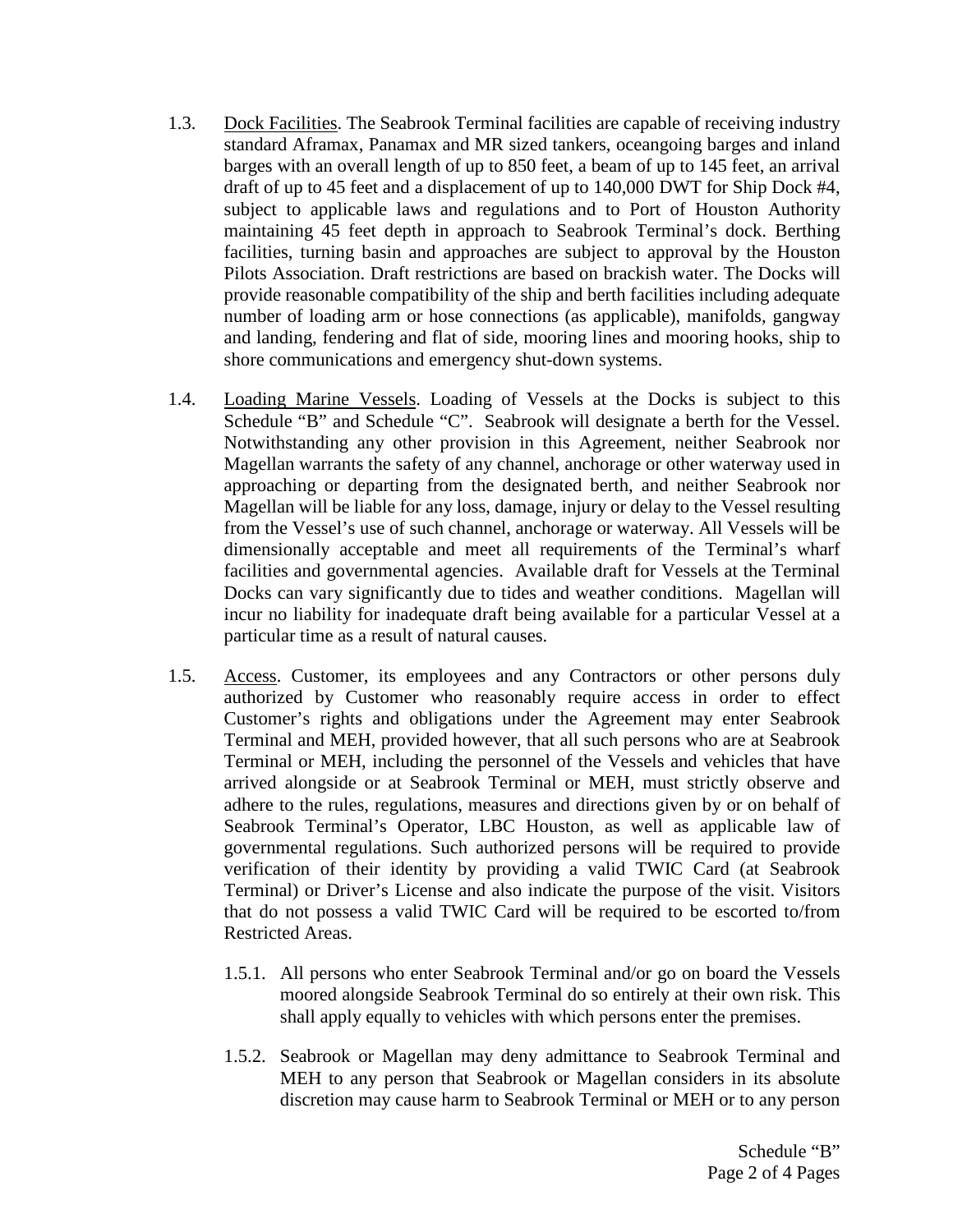on Seabrook Terminal or MEH property, and to remove such persons from Seabrook Terminal or MEH.

- 1.5.3. Customer shall indemnify Magellan against all losses, liabilities and costs of any nature arising out of, or contributed to in any way by any failure on the part of any such Customer authorized person to comply with the Seabrook Terminal rules or the directions of Magellan, Seabrook or LBC Houston, or in respect of any act or omission of any Customer authorized person while present at the Terminal.
- <span id="page-15-0"></span>1.6. "First come, first served" Principle. Vessels arriving at Seabrook Terminal shall be discharged and loaded in the order of their arrival in accordance with the "first come, first served" principle as outlined in Schedule "C", except where changes to this principle are required due to applicable Law, an emergency safety situation (or to prevent an emergency safety situation), or where reasonably required for the smooth operation of the Terminal.
- <span id="page-15-1"></span>1.7. Dock Priority Berthing Sequence. In addition to the foregoing, Ship Dock #4 and Ship Dock #5 (upon completion) are first come, first served docks with the exception of the following priority berthing sequence (the "Ship Dock Priority Berthing Sequence"):
	- 1) Suezmax-size vessels take priority over all vessels (Suezmax-size vessels are only allowed to berth at Ship Dock #5).
	- 2) Aframax-size vessels are second priority; provided that on Ship Dock #4 only, Aframax-size vessels nominated to discharge take priority over Aframax-size vessels nominated to load.
	- 3) Panamax-size and MR-size vessels are third priority.
	- 4) Ocean-going barges will be worked as the lesser priority behind all other vessels.
	- 1.7.1. The Ship Dock Priority Berthing Sequence allows Vessels with a higher priority to be worked by Seabrook before existing tendered Vessels of lesser priority as set forth in sequence above.
	- 1.7.2. Vessels with higher priority do not require an already docked vessel to vacate the dock before finishing operations.
	- 1.7.3. Two Vessels of the same priority which have tendered will be handled on a first come, first served basis as defined by Seabrook's Schedule "C".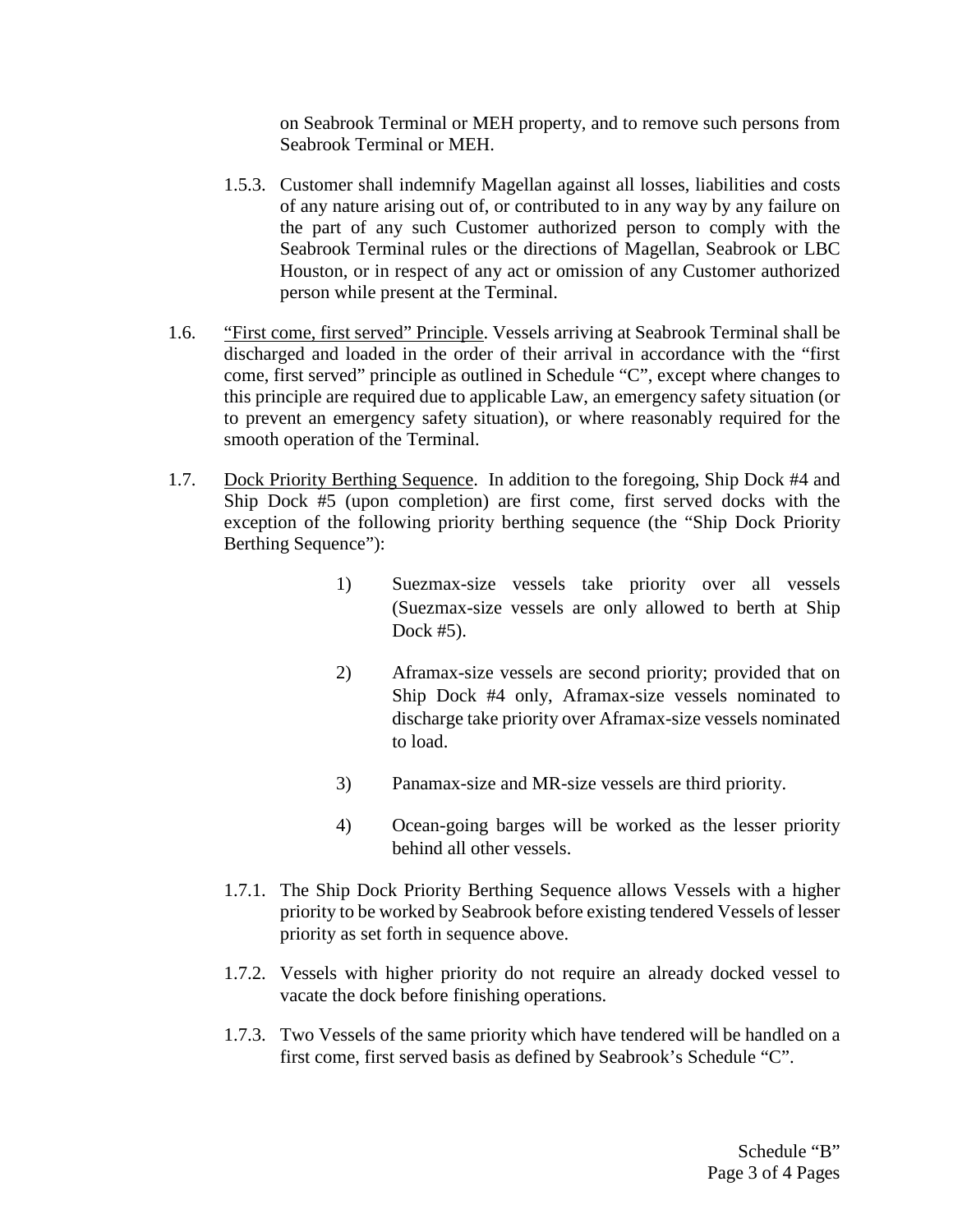# 2. Demurrage.

- 2.1. Customer may claim demurrage from Magellan for any delays in loading a Vessel at the Terminal at the prevailing rate of the relevant Vessel if such delays were caused by Magellan's or its agent's or contractor's gross negligence or willful misconduct.
- 2.2. Magellan may claim demurrage from Customer for any delays in loading a Vessel at the prevailing rate of the relevant Vessel, if such delays were caused by Customer or Customer's agent's or contractor's gross negligence or willful misconduct.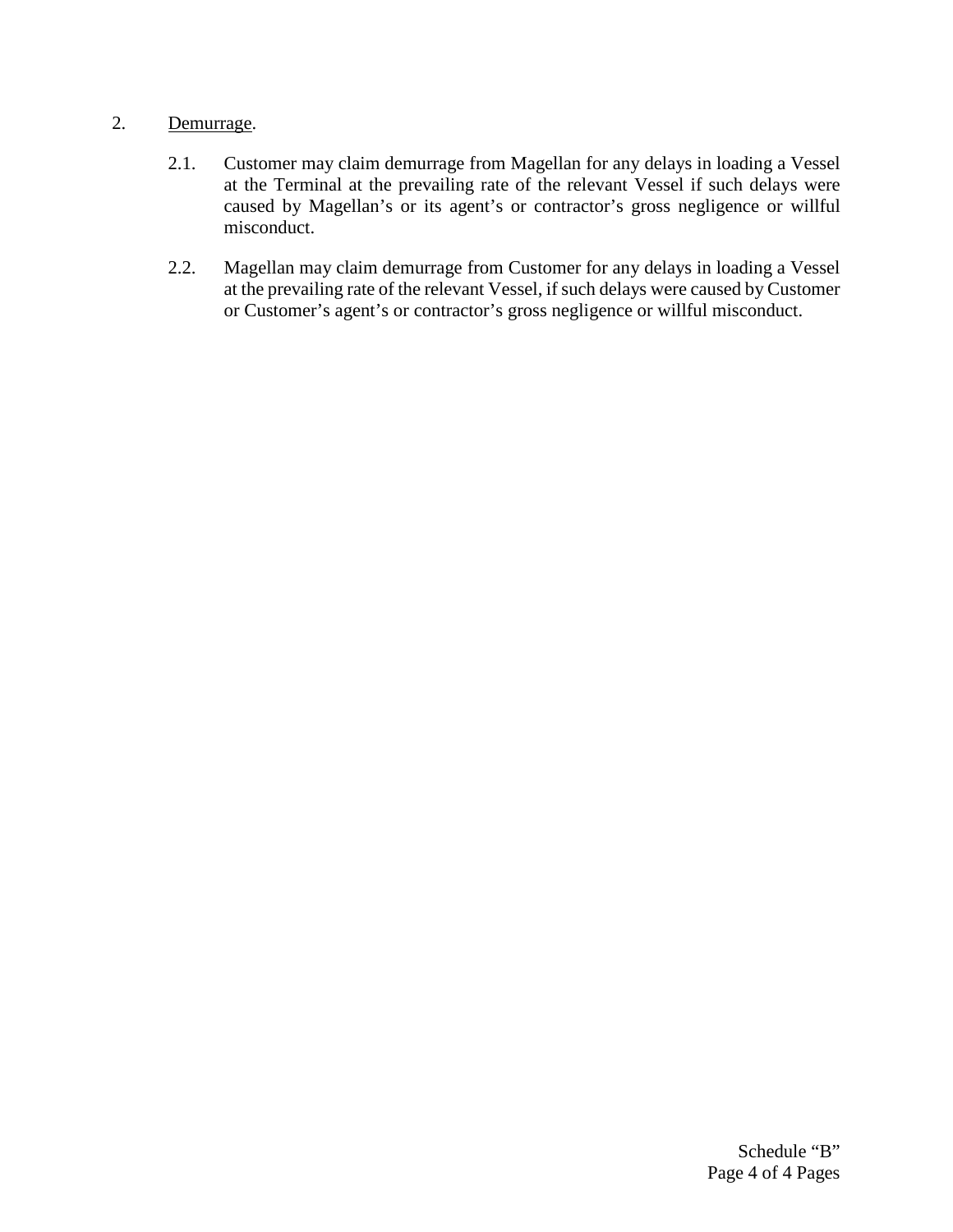### **Schedule "C"**

### Marine Dock Information, Requirements and Restrictions

#### Contact Information

|                                | Email                  | Phone        | Fax          |
|--------------------------------|------------------------|--------------|--------------|
| Marine Desk / Customer Service | cshou@bctt.com         | 281-291-3427 |              |
| Security                       | Hou-security@lbctt.com | 281-291-3419 | 281-291-3430 |
| Tender - Business Hours        | cshou@lbctt.com        | 281-291-3427 |              |
| Tender - After Hours           |                        | 281-291-3420 |              |

#### **Agent Requirements**

- . Agents should forward Customs Entry paperwork prior to vessel's arrival to Customer Service
- . Agents must provide a Vessel and Company Gate List prior to arrival to Slecurity
- . Agents must provide information regarding any "Certain Dangerous Cargo" on board
- . Tenders are accepted via telephone on a first come, first serve basis with a valid order. A Tender Reference Number will be provided as confirmation of accepted tender
- . Vessels and barges should be vetted and accepted prior to tender and will not be called in until they are accepted. Vetting includes a review of the Q88; confirmation of compatibility at dock; current certifications including COC, COI or LOC; and vapor tightness certificate and vapor recovery information if required. Information should be sent to the Marine Desk for determination of acceptability to call on LBC Houston.
- In the event of a port or facility MARSEC level change, LBC will notify all vessel and tow-boat owners/agents and operators that are moored at the facility or scheduled to berth within 96 hours

#### **Tugboat Requirements**

. Minimum of two (2) tugboats are required for docking tankers and one (1) tugboat is required for sailing tankers

#### Seafarer/Visitor Access

- . All gate lists must be submitted directly to Security via email or fax on agent's company letterhead prior to vessel arrival
- . All gate lists must include names as it appears on their personal ID. No personal information

. All visitors must check in and out with Security and have proper PPE, including crew members transiting operational areas Vessel Gate List (for crew changes, shore leaves, and deliveries)

- Vessel agents shall provide names of seafarers approved for shore-leave and on/off signers
- Vessel agents shall forward a written list of all crucial service personnel or companies who are to access the ship including agents and surveyors; list visiting companies; include TWIC escort trained transportation company(s)
- Vessel agents shall submit request for deliveries prior to vessel arrival to Security (hand-carry only). Upon receipt of request for delivery, further instructions will be provided
- The agent must have transportation waiting for the crew at the time of their departure from the vessel
- The crew must proceed immediately to the provided transportation upon departure. The crews must proceed immediately to the ship upon return. No loitering will be allowed in or around the facility

Company Gate List (for vessel services and visitors, including agents, and surveyors)

- Must be provided by the company listed and be provided on company letterhead (including owners/agents)
- Provide a 24/7 company contact and phone number
- Maintain current, especially if someone is no longer an employee

#### Other Services

- . All deliveries must be approved by the Facility Security Officer (FSO) prior to vessel/supplier arrival.
- Services not directly associated with the contractual requirements of the product movement must be pre-approved by Customer Service prior to arrival, including, but not limited to, nitrogen pre-purging, layberth, steam, and MARPOL truck handling
- Bunker services are available via shore loop only with prior approval
	- Services not available at any dock:
		- o Lightering services
		- o Fresh water
		- o Lubes or bunkers by barge to vessel

#### Mooring

Vessel owners/operators must ensure that the contracted mooring companies provide safe and proper mooring services

Schedule "C" Page 1 of 2 Pages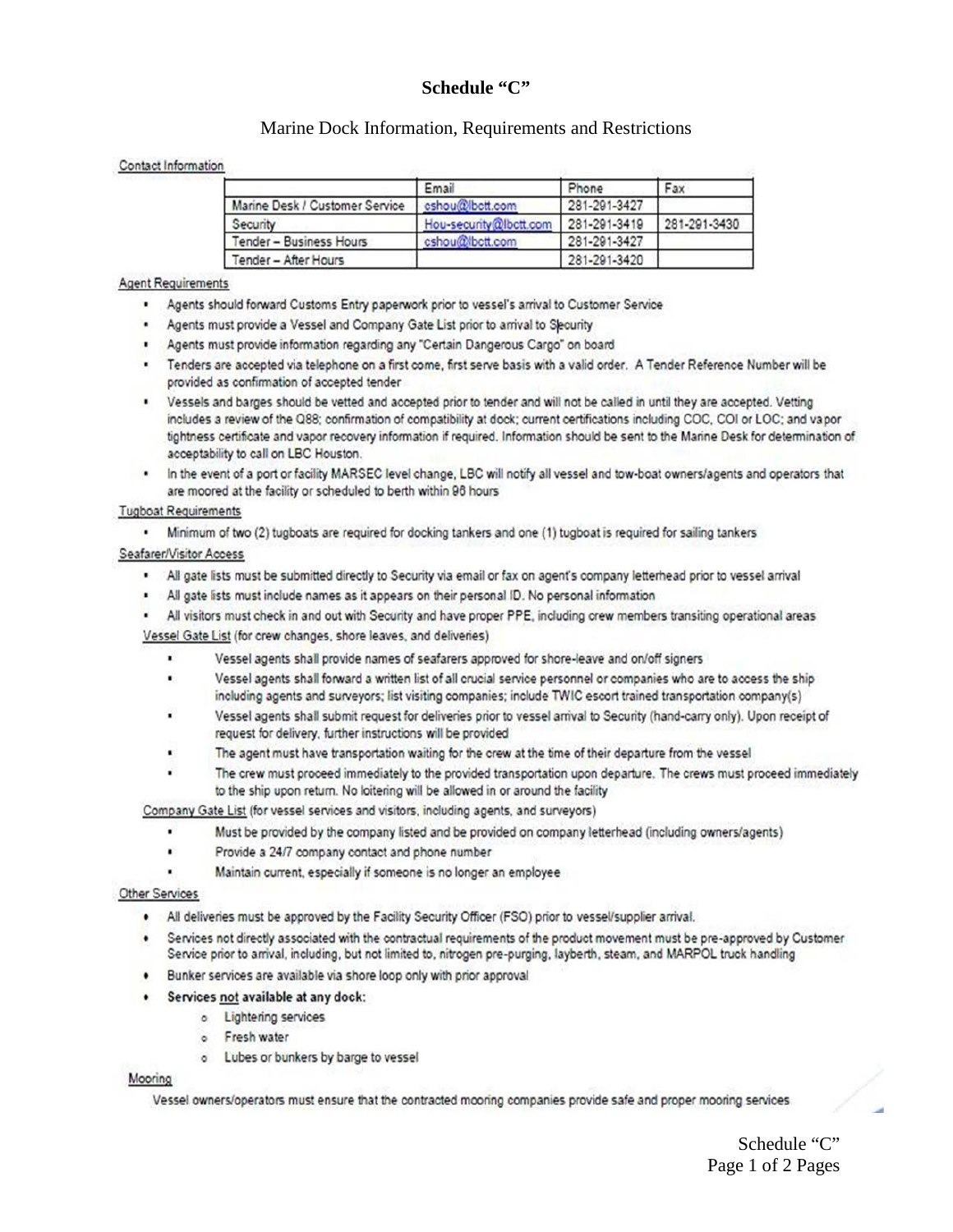# **Dock Capabilities**

| <b>Dock</b>     | <b>Draft</b>         | Type<br>Οf<br><b>Vessel</b> | Max# of<br><b>Simultaneous</b><br><b>Operations</b> | MAX#<br>оf<br><b>Ships</b><br>or<br><b>Barges</b> | <b>Max</b><br><b>LOA</b> | <b>Max</b><br><b>Beam</b> | Min<br>Load<br><b>BPH</b> | <b>Max</b><br>Load<br><b>BPH</b> | Min<br><b>Discharge</b><br><b>BPH</b> |
|-----------------|----------------------|-----------------------------|-----------------------------------------------------|---------------------------------------------------|--------------------------|---------------------------|---------------------------|----------------------------------|---------------------------------------|
| <b>SD</b><br>#4 | $-45'$<br><b>MLT</b> | Ship                        | multi or<br>single grade<br>vessel                  |                                                   | 850'                     | 145'                      | 18,000                    | 30,000                           | 18,000                                |
|                 |                      | Barge                       | oceangoing                                          |                                                   | 850'                     | 145'                      | 18,000                    | 30,000                           | 18,000                                |

# **Seabrook H2S Limits**

| Maximum Hydrogen Suflide (H2S)*   |             |
|-----------------------------------|-------------|
| Content in Product in Tankage     | $<$ 10 PPM  |
| Content in Vapor Space in Tankage | $<$ 500 PPM |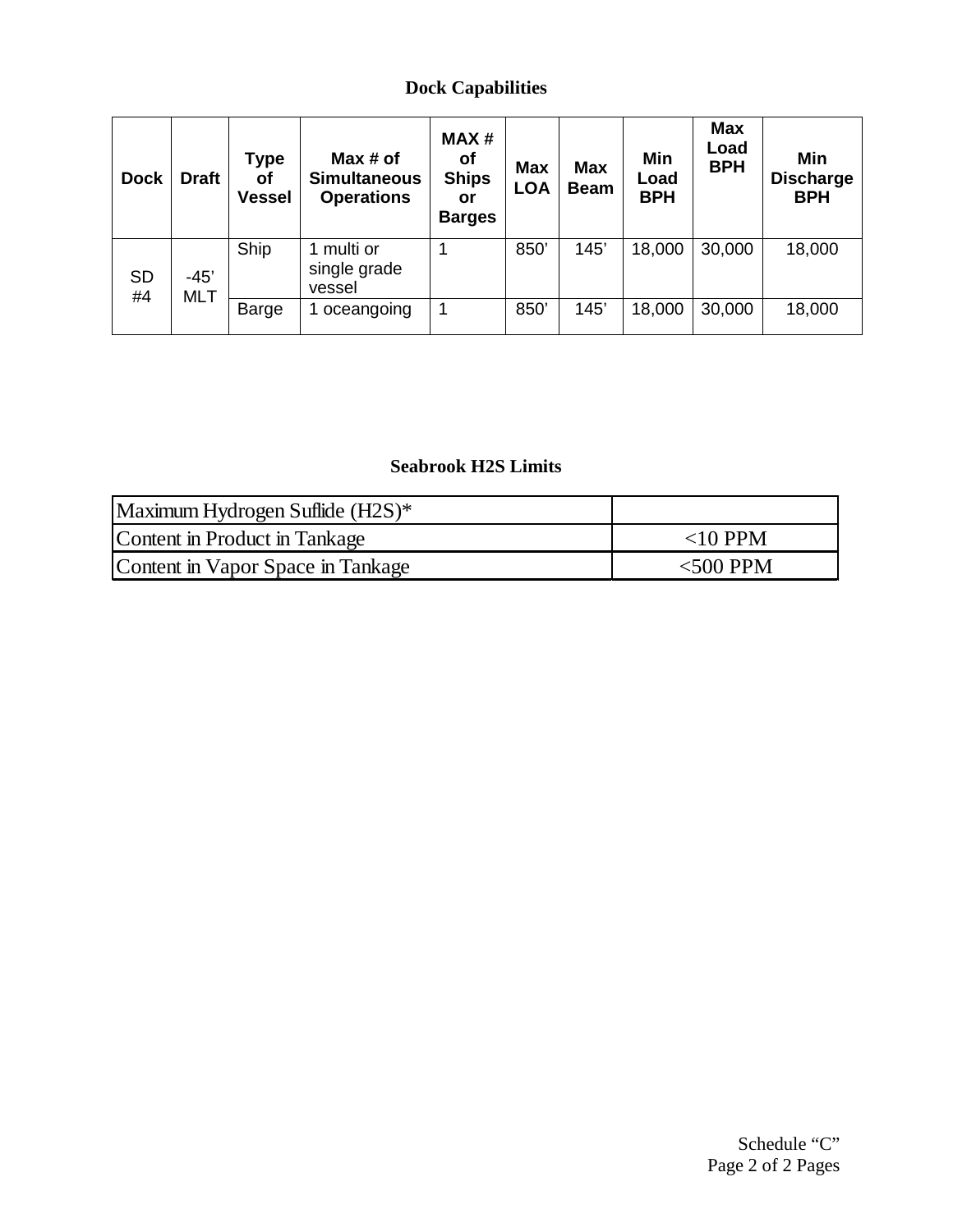# **Schedule "D" Seabrook Terminals Measurement Procedures**

### **Article 1 GENERAL**

- **1.1** *Custody Transfer Meter*. All Custody Transfer Meters shall comply with, and shall be operated and maintained in accordance with the recommendation of the American Petroleum Institute Manual of Petroleum Measurement Standards ("APIMPMS").
- **1.2** *Measurement Point*. The point of custody transfer shall be at the point that Product leaves Seabrook Terminal, LLC's ("Seabrook") fixed dock flange, pipeline delivery flange, loading arm or delivery hose, as the case may be ("Custody Transfer Point"); however, volume and quality measurements hall be determined at the Seabrook meter stations (each, a "Custody Transfer Meter") for Product received or delivered to vessels or pipeline.
- **1.3** *Meter Skid Operation*. The Seabrook meter shall be operated and maintained in accordance with the standards specified in the latest edition of the API MPMS, or as otherwise agreed to in writing by the Parties. All crude oil passing through the Custody Transfer Point shall be sampled in accordance with API MPMS Chapter 8.2. The Parties shall abide by the specifications for operations as outlined in this Agreement.

# **Article 2 QUANTITY TRANSACTION RECORDS ("TICKETS")**

- **2.1** *Reporting Frequency and Content.* Meter tickets shall be generated by Seabrook for each batch or cargo (in this Schedule "D", the word "batch" includes a batch or a cargo, as applicable) delivered through the Seabrook meter station. The data provided for each ticket shall include the following data to allow for calculations as specified in API MPMS Chapter 12.2 to verify the accuracy:
	- a. Opening and Closing date and time of the current ticket operations
	- b. Gross indicated volume, in whole barrels
	- c. Average temperature of product during the batch, reported to the nearest 0.1°F
	- d. Average pressure of product during the batch, reported to the nearest 1.0 psig
	- e. Average gravity from the sample container at the observed temperature, reported in 0.1°API and 0.5°F
	- f. Meter factor
	- g. Percent sediment and water ("S&W") as derived from the contents of the sample container

Seabrook shall provide Magellan a copy of each meter ticket within two (2) business days upon completion of batch.

- **2.2** *Units of Measure.* Meter tickets shall report the gross standard volumes (GSV) and net standard volumes (NSV) in hundredths of abarrel.
- **2.3** *Business Transaction Times.* All current month's business shall open on the first day of the month at 07:00:01 a.m. and shall close at 07:00:00 a.m. on the first day of the following month.
- **2.4** *Custody Transfer Meter Failure.* If the Custody Transfer Meter malfunctions during a delivery, Seabrook shall end the meter ticket as soon as possible and the volume shall be derived, consistent with accepted industry practice, in a manner mutually agreeable to the Parties depending upon the nature of the failure. In the event the Custody Transfer Meter cannot be returned to service in a safe and timely manner, all deliveries into or out of the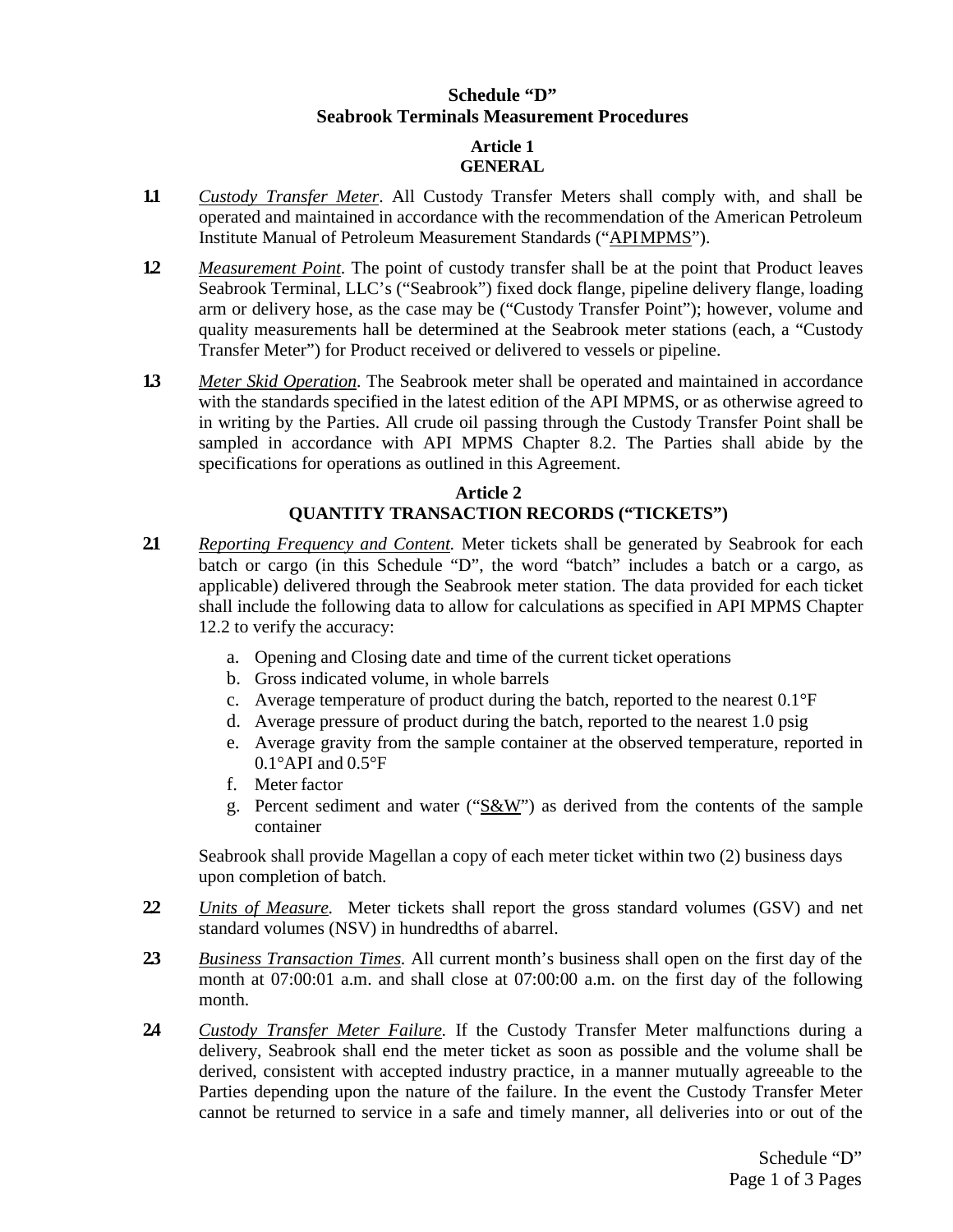Terminal shall be stopped until the repairs are made or alternative measurement procedures are agreed upon by the Parties.

**2.5** *Handling of Correction Tickets.* After an event resulting in a measurement error, the volumes reflected by the meter tickets shall continue to be used as the measure of the volume. The final measurement resolution shall be determined by providing supporting documentation with an explanation as to what caused the measurement error. The supporting documentation for the requested adjustment shall be sent for approval to Magellan.

# **Article 3 BACKUP MEASUREMENT**

- **3.1** *Method.* Backup measurement shall be determined as outlined in Section 3.2 below or in a manner mutually agreed upon by the Parties in the event of a failure of the Seabrook meter station.
- **3.2** *Standard Method.* The quantity of Product received by or delivered to a Vessel shall be determined by gauging tankage before and after unloading or loading the Vessel.
	- a. A minimum settling period of four (4) hours (the "Required Settling Period") shall be required unless mutually waived by the Parties hereto in writing prior to unloading or loading the Vessel.
	- b. However, if Magellan chooses, Magellan or its agent shall be permitted to take gauge the shore tanks prior to the expiration of the Required Settling Period. For the avoidance of doubt, only the measurements taken after the Required Settling Period will be considered valid for the purposes of custody transfer and measurement.

### **Article 4 METER PROVING AND INSTRUMENT CALIBRATION**

- **4.1** *Proving - Condition & Frequency.* Seabrook shall calibrate the Custody Transfer Meter with a National Institute of Standard and Technology (NIST) traceable certified prover a minimum of once per product grade batch or when circumstances warrant a verification of the previously applied meter factor. The Custody Transfer Meter shall be proven only after line conditions have stabilized.
- **4.2** *Proving - Right to Witness.* Magellan and Magellan's customers shall have the option to witness all calibrations of the Custody Transfer Meter upon request.
- **4.3** *Proving - Reporting.* Seabrook shall provide Magellan a copy of each proving report upon completion of proving. The proving report shall contain sufficient data to allow manual calculations to verify accuracy.
- **4.4** *Proving Meter Factor Validity.* A meter's individual run repeatability shall fall within  $\pm 0.05\%$  for five (5) consecutive runs. Meter factor shift from one proving to the next, assuming similar temperatures, pressures, flow rates and crude characteristics, shall not exceed 0.25% from the previously applied meter factor.
- **4.5** *Proving - Meter Factor Application.* The calculated meter factor shall be applied retroactively to the beginning of the batch in which it was proved.
- **4.6** *Proving - Prover Sphere.* The prover sphere shall be inspected annually, and if necessary, resized or replaced with like kind per the reference from the most recent waterdraw certification.
- **4.7** *Prover Calibration.* Seabrook's stationary prover shall be waterdrawn a minimum of once every five (5) years or upon maintenance of the provers calibrated section (i.e. switch element